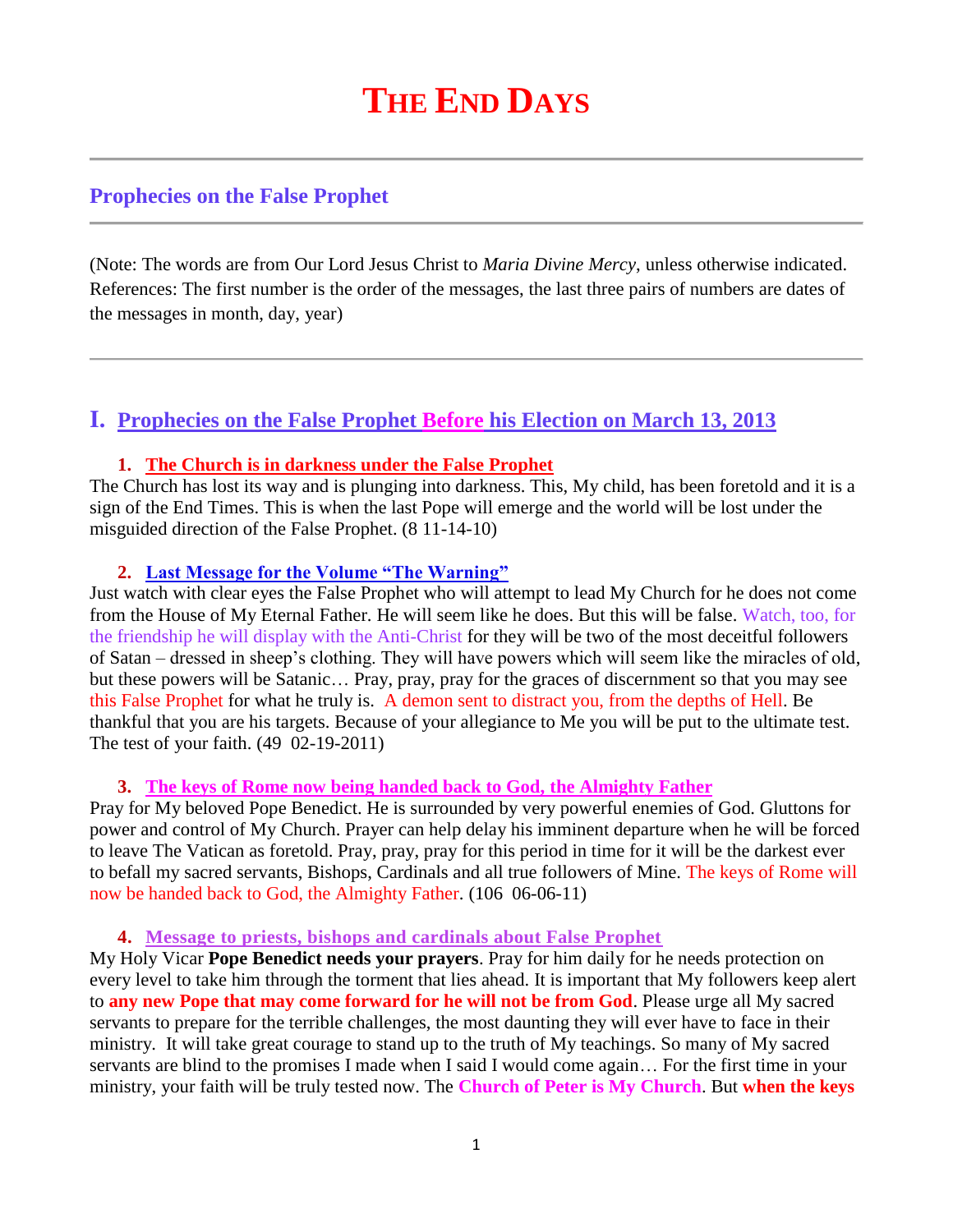**are handed back to God the Father**, which they will be now, **the Church becomes part of My Kingdom. I am the Truth. Follow the Truth at all times.** (108 06-07-11)

#### **5. [Changes to be introduced in the Church which will contradict the Word of God](http://www.thewarningsecondcoming.com/changes-to-be-introduced-in-the-church-which-will-contradict-the-word-of-god/)**

The work of the **deceiver has infiltrated My church on every level.** Very soon now, slowly but surely, you will see Holy Masses being reduced. You will see the removal of special prayers and some of the **sacraments such as confession begin to diminish**… **You will be asked to show allegiance to the False Prophet very soon**. See him for what he is and judge his works in order to see if they bear fruit. For **the fruit that he and his slavish devotees will yield will be rotten to the core.** One bite will destroy your allegiance to Me. Two or more bites will drive such a wedge between you and My Sacred Heart that you will find it almost impossible to enter My Father´s Kingdom. (192 09-13-11)

#### **6. Pope Benedict XVI is being plotted against, within his own corridors, by an evil sect**

This sect is known to exist among those sacred servants within The Vatican, yet they are powerless against this evil group, which has infiltrated the Catholic Church for centuries.

#### **They are responsible for twisting the Truth of my Son's Teachings. So little is known about them or their vile works.**

They have driven the True Doctrine from the Catholic Church and in its place, a lukewarm, watered down version has been force fed to Catholics, over the last forty years. So much confusion has been spread by this wicked, but hidden, sect that my children have wandered away from the True Church.

#### **Pray that they do not drive the Pope away.**

Pray that the False Prophet will not take the seat of the Holy Father, so that he can spread lies. Pray that those sacred servants in the Vatican are strong enough to withstand this evil plot, designed to destroy the Catholic Church.

**They plan to replace the Holy Vicar Pope Benedict XVI with a dictator of lies.** He will create a new Church in league with the Antichrist, and his group, in order to deceive the world. (307 01-18-12)

**7. The False Prophet who will rule over My Holy See with pride and contempt in his heart No sooner will the Warning have taken place than a number of events will occur.**

The Antichrist and his group, although weakened as a result of the global confession, **will begin to plan his seizure of My Holy Church from within.**

My army will take position and begin to fight to save the Holy Catholic Church from ruination. **They, the False Prophet and his followers will not win**, My daughter, but how I cry for those sacred servants of mine who will fall by the wayside. So deluded will they be that they will think they are following the orthodox Catholic Church. In fact, they will be siding with **the False Prophet who will rule over My Holy See with pride and contempt in his heart. (**309 01-20-12**)**

**8. [False Prophet will be treated like a living Saint. Those who oppose him will be considered](http://www.thewarningsecondcoming.com/false-prophet-will-be-treated-like-a-living-saint-those-who-oppose-him-will-be-considered-a-heretic/)  [heretics](http://www.thewarningsecondcoming.com/false-prophet-will-be-treated-like-a-living-saint-those-who-oppose-him-will-be-considered-a-heretic/)**

Your prayers will weaken the work of the Anti-Christ as well as the **False Prophet who will take up position in the Holy See of Rome.**

My children, be aware, however, that the False Prophet **will have you believe he is also preparing you for a similar place of Paradise**.

His lies will enthrall a naïve group of Catholic followers. He will present a wonderful and loving external charisma and all of My children in the Catholic Church will be confused. One sign to look out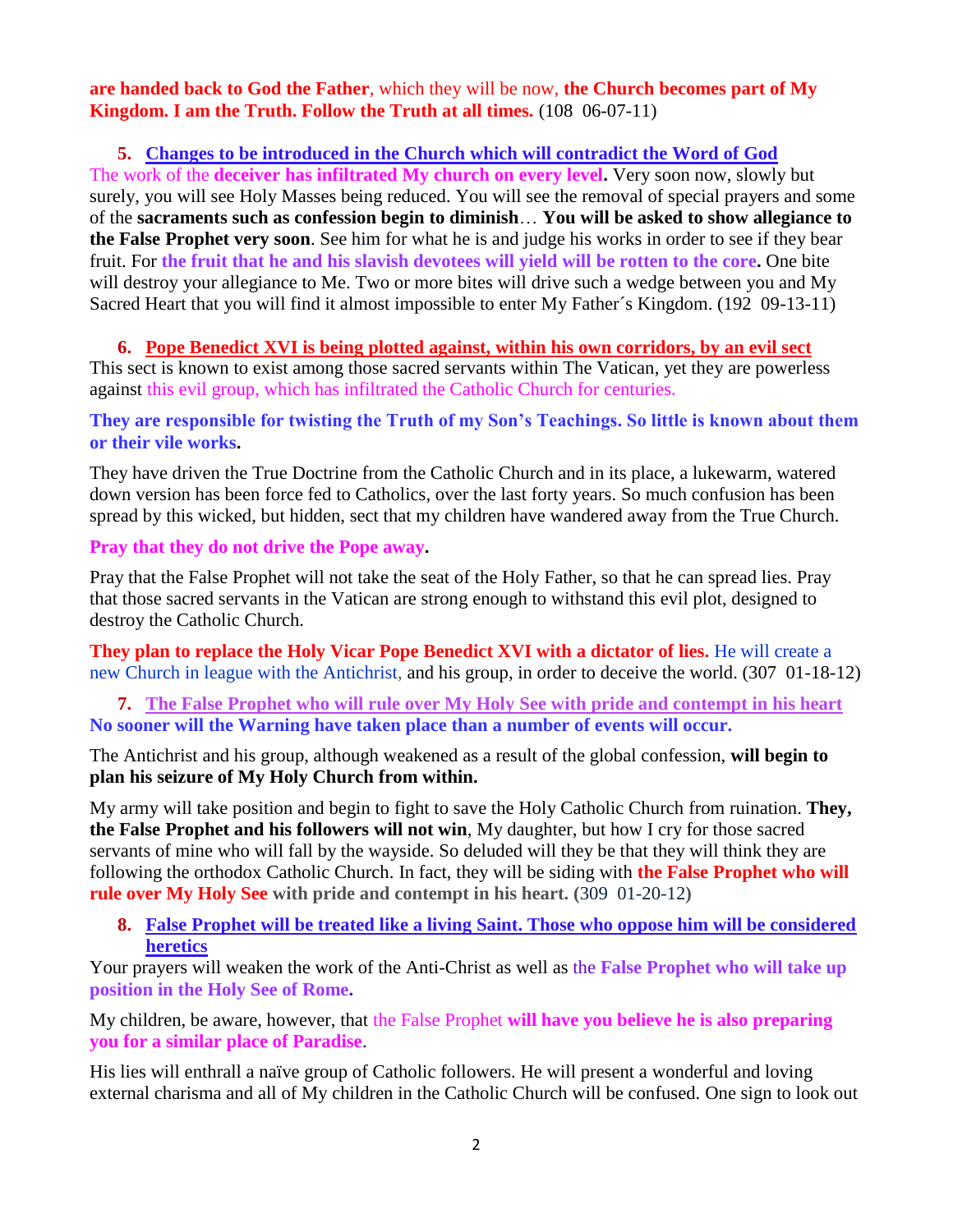for will be his pride and arrogance hidden behind an exterior false humility. So fooled will My children be that they will think he is an exceptional and pure soul.

#### **He will be treated like a living saint. Not one word out of his mouth will be questioned.**

He will also appear to have supernatural gifts, and people will instantly believe he can perform miracles. Anyone who opposes him **will be criticized and considered heretics.** All such souls **accused of being heretics will be cast aside and fed to the dogs. (**310 01-21-12**)**

**9. [My poor Holy vicar, Pope Benedict XVI, will be ousted from the Holy See in Rome](http://www.thewarningsecondcoming.com/my-poor-holy-vicar-pope-benedict-xvi-will-be-ousted-from-the-holy-see-in-rome/) Other world leaders will be killed soon, and My poor Holy Vicar, Pope Benedict XVI, will be ousted from the Holy See in Rome.**

Last year, my daughter, I told you of the plot, within the corridors of the Vatican. **A plan to destroy My Holy Vicar was devised in secret on the l7th March, 2011,** and this will come to fruition, for it has been foretold. (333 02-11-12)

**10. Virgin Mary : [Pray for Pope Benedict XVI who is in danger of being exiled from Rome](http://www.thewarningsecondcoming.com/virgin-mary-pray-for-pope-benedict-xvi-who-is-in-danger-of-being-exiled-from-rome/)**

My child, there is a stillness, like the calm before the storm, as the Catholic Church will soon be plunged into crisis.

I call on all of my children everywhere to pray for **Pope Benedict XVI who is in danger of being exiled from Rome.**

**He, the most Holy Vicar of the Catholic Church, is hated in many quarters within the Vatican.**

An evil plot, planned for over one year, will be seen all over the world shortly.

Pray, pray, pray for all of God's holy servants in the Catholic Church who will be persecuted because of the great divide within the Church which will come about soon.

The great schism will be witnessed by the whole world but it will not be seen to be the case immediately.

**The false Pope is waiting to reveal himself to the world.** Children, do not be deceived because he will not be from God. **The keys of Rome have been returned to my Father, God the Most High, who will rule from the Heavens**. (370 03-20-12)

**11. [The time for the schism in the Church is almost here and you must get prepared now](http://www.thewarningsecondcoming.com/the-time-for-the-schism-in-the-church-is-almost-here-and-you-must-get-prepared-now/)** You, My beloved followers, must remain on your guard at all times.

You will be tempted to forsake Me, to denounce My true teachings and be forced to honor and obey the wolf in sheep's clothing. So many poor souls will not only fall under the spell of the False Pope – the False Prophet foretold so long ago – but he will have you believe that he has divine powers.

Children, the time for the schism in the Church is almost here and you must get prepared now. Protect each other and pray for those who will follow the wrong path and pay homage to the False Prophet.

Much prayer is needed, but if you do as I tell you, you can save souls. **You, My precious followers, will form the Remnant Church on earth and will be led by those brave sacred servants who will recognize the False Prophet for what he is.** (371 03-20-12)

### **12. [Virgin Mary: The time for me to crush the serpent is drawing nearer](http://www.thewarningsecondcoming.com/virgin-mary-the-time-for-me-to-crush-the-serpent-is-drawing-nearer/)**

For believers in my Son, it will be a time of torment. They will be pulled into two different directions by the Catholic Church.

One half will believe, out of duty, the need to follow **the False Prophet, the Pope who will follow Pope Benedict XVI.**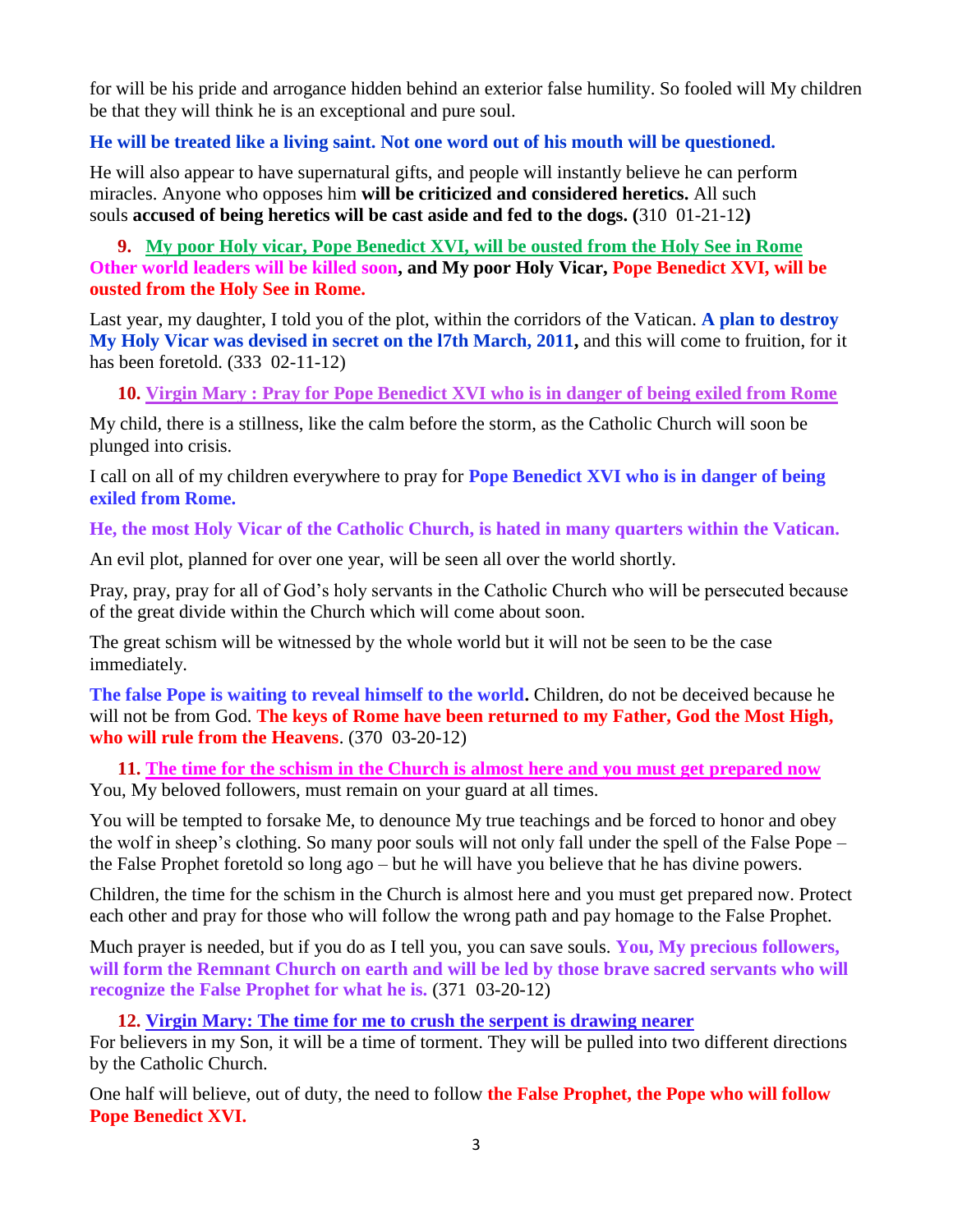#### **He, the Beast, is dressed like a lamb but is not from my Father, God the Most High, and will fool poor souls including priests, bishops and cardinals.**

Many will follow him and believe him to be sent by God to rule over His Church on earth. Sadly, many souls will follow his teachings which will be insulting to My Father.

Others, filled with the Holy Spirit and given the graces of discernment because of their humble souls, **will know instantly, that an imposter sits in the Church in Rome.**

The new false Pope is already scheming, even before he ascends to the throne of the Seat of Peter, to denounce the teachings of my Son. Then he will denounce me, the Blessed Mother of God, and ridicule my role as Co-Redemptrix. **(**389 04-10-12**)**

#### **13. [The next Pope may be elected by members within the Catholic Church but he will be the](http://www.thewarningsecondcoming.com/the-next-pope-may-be-elected-by-members-within-the-catholic-church-but-he-will-be-the-false-prophet/)  [False Prophet](http://www.thewarningsecondcoming.com/the-next-pope-may-be-elected-by-members-within-the-catholic-church-but-he-will-be-the-false-prophet/)**

**My beloved Pope Benedict XVI is the last true Pope on this earth.**

Peter the Roman, is My Peter, the original Apostle who will rule My Church from the Heavens under the command of My Eternal Father. Then, when I come to reign, at the Second Coming, he will rule over all of God's children when all religions will become one Holy Catholic and Apostolic Church.

They, My daughter, are being sent to prepare God's children to accept the next Pope, who comes after My beloved Vicar Pope Benedict. This Pope may be elected by members within the Catholic Church, but he will be the False Prophet. His electors are wolves in sheep's clothing and are members of the secret Masonic and evil group led by Satan. This is how Satan will try to destroy My Church. Sadly, he will, this False Prophet, attract a large following. Those who oppose him will be persecuted.

Run children, while you can. Denounce the lies which will be presented by those who attempt to convince you of the authenticity of the False Prophet. (391 04-12-12)

**14. [My remnant Church, the Two Witnesses, referred to in the Book of Revelation](http://www.thewarningsecondcoming.com/my-remnant-church-the-two-witnesses-referred-to-in-the-book-of-revelation/) The Two Witnesses in the Book of Revelation:**

You, My followers, are one of the Two Witnesses referred to in the Book of Revelation and who will be protected from the Heavens.

My Word, given to you **My Remnant Church**, may be cast aside as a corpse, but My Word will never die.

**The Jews will be the second of the Two Witnesses.**

**The two lamps are My Christian Churches, the traditional true Church and those followers of Mine who will be cast aside by the False Prophet.**

#### **The two Olive Trees are the Old Jerusalem Israel and the New Israel.**

They, the Jews, will know that I am the Messiah at last and their preaching of the truth will also be cast aside and thrown out by the False Prophet and the Anti-Christ to rot like a corpse. Again, this chosen race will not die. (393 04-15-12 )

**15. [I, your beloved Jesus, could never undermine My own Church](http://www.thewarningsecondcoming.com/i-your-beloved-jesus-could-never-undermine-my-own-church/)**

For that is precisely what the False Prophet and the imposters who idolize Satan are trying to do. **They want to topple the Catholic Church and break it into little pieces.**

This, My children, is how Satan will stand in final rebellion against God, the creator of all things.

**This wicked plan to destroy My Church has been underway for 100 years but, since 1967, it has intensified.**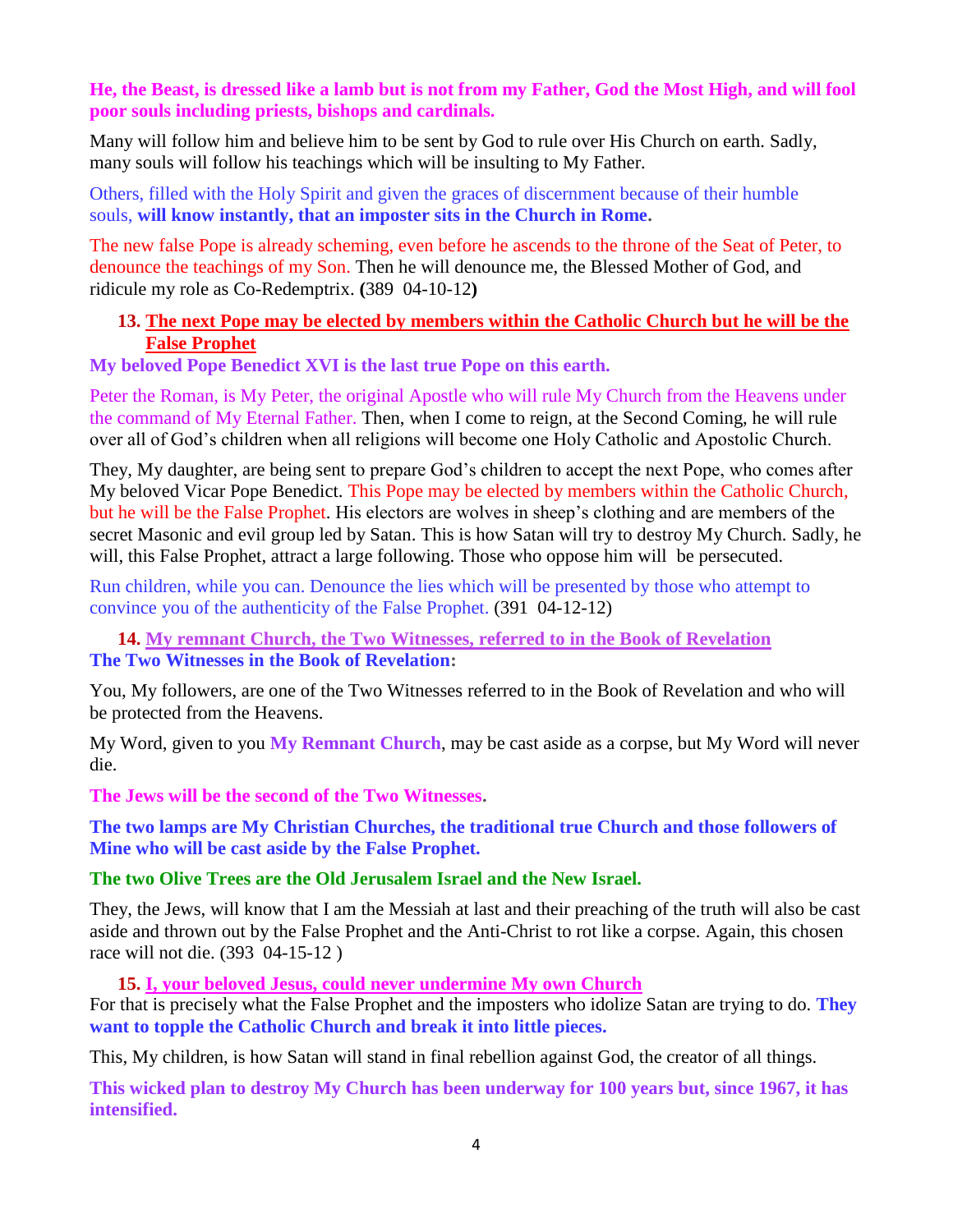Many imposters, who are **members of this evil sect**, who worship Satan, **entered the seminaries to gain a foothold in the Vatican.**

Their powers, while allowed by God the Father, were restricted up to now. As the end times draw nearer, that will change.

This evil sect will now unleash every power to ensure that they will elect a new replacement for **My Holy Vicar Pope Benedict XVI. (**394 04-16-12**)**

**16. [Many Popes have been prisoners in the Holy See surrounded by Masonic Groups](http://www.thewarningsecondcoming.com/many-popes-have-been-prisoners-in-the-holy-see-surrounded-by-masonic-groups/) When Vatican II declared new rules, they were introduced by those evil Masonic forces from within your corridors.** They cunningly presented **new ways to administer My Holy Eucharist**  which are insulting to Me. Your so called tolerant teachings proclaimed a series of lies including the **refusal to acknowledge the power of St Michael the Archangel.** He is the protector of the Church against Satan. Those forces among you knew this. This is why you stopped all prayers requesting his help before Me at the Holy Mass.

Then you perpetrated the biggest untruth that Hell was not to be feared. That it was just a metaphor. For this lie, accepted as the truth by many of God's children, **has meant the loss of billions of souls.**

Never think that I am blaming the many Holy Popes who have sat in the seat of Peter. Their mission has always been protected. **Many Popes have been prisoners in the Holy See surrounded by Masonic groups who do not represent God.**

They hate God and have spent **fifty years spreading untruths about the Mercy of God.** Their works have led to the collapse of the Catholic Church.

I call on all of My sacred servants … to … reject the lies which will shortly be presented to you by the False Prophet. **He will merge the Catholic Church with other Churches, including pagan Churches, to become one abomination. A one-world Church without a soul.** (414 05-07-12)

**17. [They intend to oust Pope Benedict XVI from the Seat of Peter using devious means](http://www.thewarningsecondcoming.com/they-intend-to-oust-pope-benedict-xiv-from-the-seat-of-peter-using-devious-means/)** Today I ask of My followers, My dearest daughter, to **pray hard for My beloved Vicar Pope Benedict XVI. He, My Holy Servant is under terrible persecution behind closed doors in the Holy See.**

I have told you before that the Masonic Groups who have a vice-like grip inside The Vatican want My Beloved Pope out.

And they intend to oust him from the Seat of Peter using devious means.

He will, as I have told you in the past, have to flee for he will have little choice.

This time is short. You must pray hard that he can stay as long as possible for **as soon as he leaves, the imposter, the False Prophet, will take his place. (**435 05-26-12**)**

**18. [The False Prophet will not only take over the Catholic Church,](http://www.thewarningsecondcoming.com/the-false-prophet-will-not-only-take-over-the-catholic-church-he-will-dictate-over-all-christian-churches/) he will dictate over all [Christian Churches](http://www.thewarningsecondcoming.com/the-false-prophet-will-not-only-take-over-the-catholic-church-he-will-dictate-over-all-christian-churches/)**

For soon you will find it impossible to follow a false doctrine imposed on you by the abomination that lies ahead.

The False Prophet will not only take over the Catholic Church he will dictate over all Christian Churches which he will merge as one.

**But it will not be I, Jesus Christ that the New Temple will be built upon. It will be a temple, to replace the Holy See, to honor the Beast.**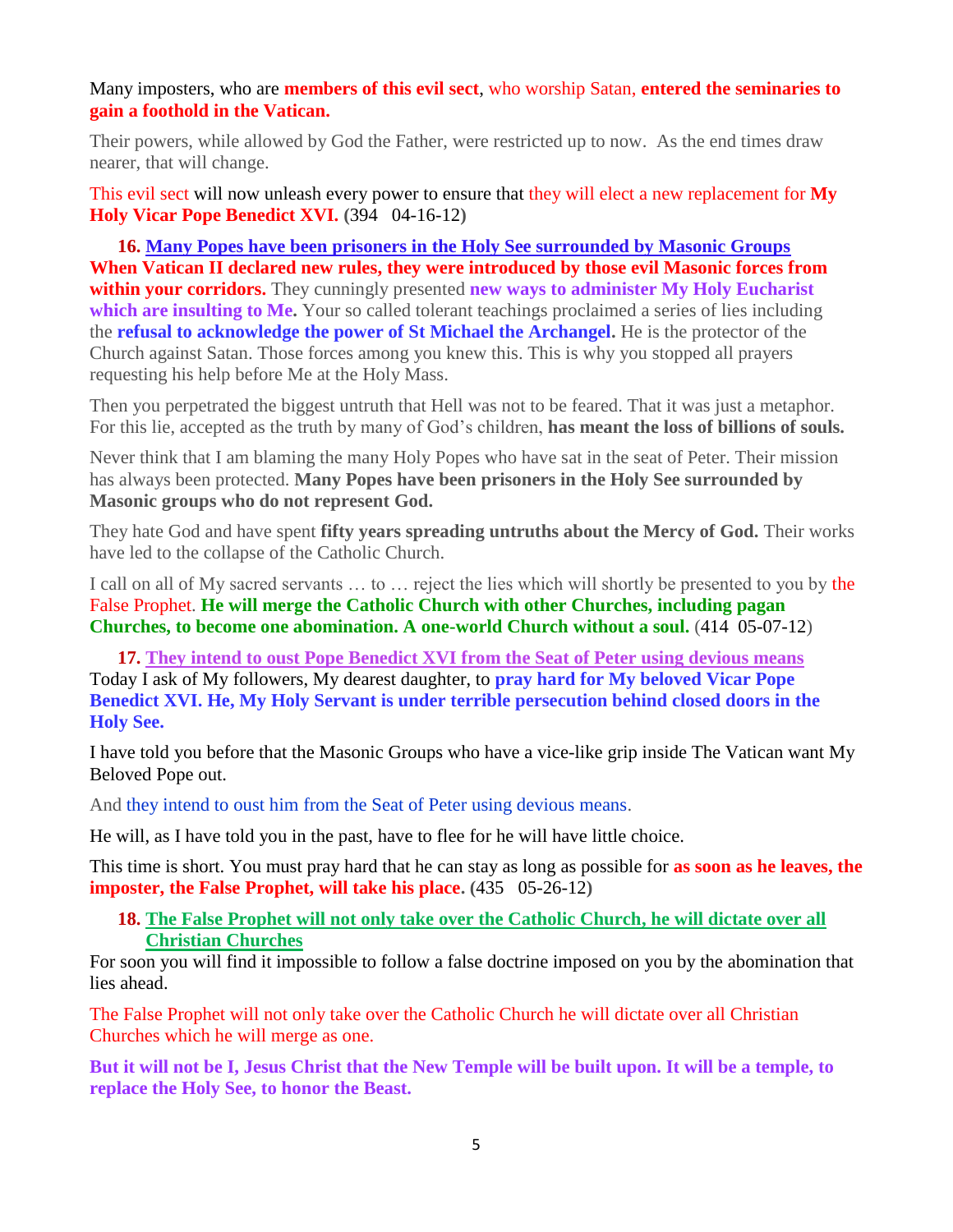To those who do not have the strength to fight the reign of the Antichrist and the False Prophet drop down on your knees now and beg Me to help you.

I will guide you through My new leaders who will spring up among you led by My Two Witnesses.

**Enoch and Elijah, present in My Christian Churches on earth and the House of Israel, will influence the preaching's of the Gospels all over the world soon.**

Nothing will stop the teaching of the Truth. (451 06-10-12)

**19. [The world will soon be presented with the most deceitful lie which is impossible for](http://www.thewarningsecondcoming.com/the-world-will-soon-be-presented-with-the-most-deceitful-lie-which-is-impossible-for-mankind-to-grasp-at-this-stage/)  [mankind to grasp at this stage](http://www.thewarningsecondcoming.com/the-world-will-soon-be-presented-with-the-most-deceitful-lie-which-is-impossible-for-mankind-to-grasp-at-this-stage/)**

My dearly beloved daughter, the three and a half years remaining in the Tribulation period commences in December 2012.

**This is the period when the Antichrist will emerge as a military hero.** His soul has been given over to Satan who possesses every part of him. **The powers he will possess means, that in time he, will be seen not just as the man of peace but people will think he is I, Jesus Christ, the Savior of Mankind.** They will also, in time, believe that the Antichrist has been sent to herald The Second Coming.

So many poor souls will, therefore, willingly accept his mark, the Mark of the Beast. For he is the Beast in every way because of the way in which Satan will manifest himself in his body. He will perform miracles in the sky. He will heal people.

#### **He will be head of the New World Religion and he, and the False Prophet, who will head up the shell of the Catholic Church on earth will work closely to deceive all of God's children.**

The world will soon be presented with the most deceitful lie which is impossible for mankind to grasp at this stage. For those of you who are being given the Book of Truth, these My Holy messages to the warn humanity of these things, know this. So sophisticated will their plan be, that many will be fooled by the loving humane exterior which they will present to the world of their wicked plan.

The Antichrist and the False Prophet, between them, are already finishing planning their wicked reign and the first thing they will bring about will be the **escalation of the war in the Middle East**. The Antichrist will be the main man pulling the strings in the background. **Then he will come forth and be seen to broker a peace plan**.

#### **It will be then when the world will fall under his spell.**

Meanwhile the False Prophet will seize power within the Catholic Church. Very soon it will be sucked into the New World Religion, a front for satanic worship. Worship of self will be the fundamental aim of this abomination and the introduction of laws, which amount to two things. The abolition of the sacraments and the abolition of sin. The Sacraments will only truly be available from those priests and other Christian Clergy who remain loyal to Me. They will offer these Sacraments in special refuge churches.

**The abolition of sin will be introduced through the introduction of laws which will be seen to endorse tolerance**. They include abortion, euthanasia and same sex marriages. Churches will be forced to allow same sex marriages and priests will be forced to bless them in My Eyes.

During this time they will continue to say their own version of the Holy Mass. Their offering of the Holy Eucharist, when they will desecrate the Host, will be held in Catholic churches. My Presence will not only be missing in such Masses but it will be missing in the very churches where they dishonor Me. (491 07-20-12)

**20. [The Antichrist will claim he is Me, Jesus Christ](http://www.thewarningsecondcoming.com/the-antichrist-will-claim-he-is-me-jesus-christ/)**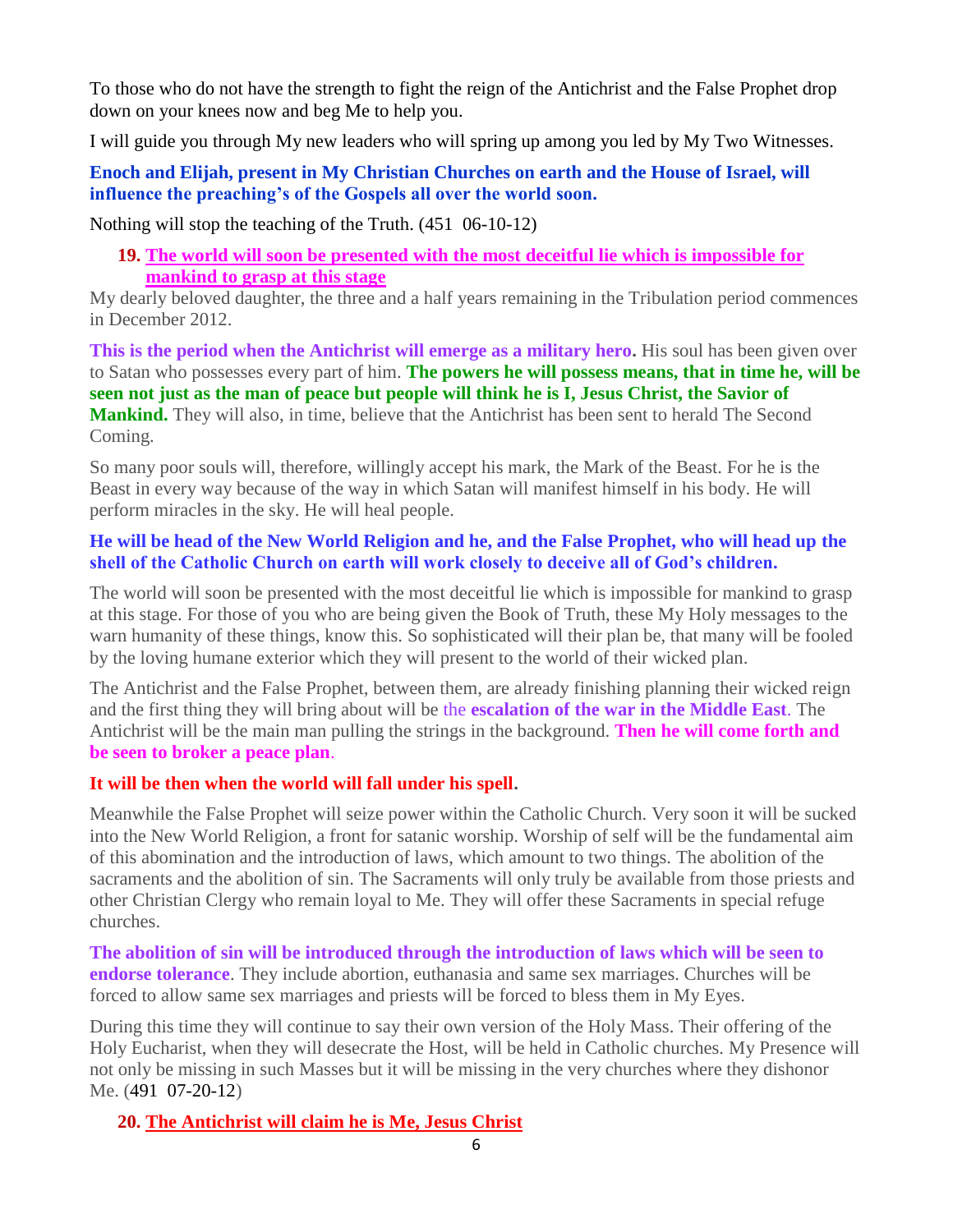#### **They will declare that the False Prophet will be the true Pope. They will declare, subtly at first, that the Antichrist will be Christ the King.**

When they seduce poor souls that their messages come from God, such souls will be none the wiser.

**I must warn all of God's children. I will never come in the flesh the second time.** I will not appear in the world as a leader. Nor will I, this time, perform miracles to prove to you who I am other than the miracle of The Warning and the miracle in the sky, which will be seen some time after The Warning takes place.

**The Antichrist will claim he is Me. Jesus Christ. This abomination has been foretold. (**513 08-12- 12**)**

#### **21. [This new one-world religion will pay homage to the Beast](http://www.thewarningsecondcoming.com/this-new-one-world-religion-will-pay-homage-to-the-beast/)**

Religious differences will be blurred around the edges at first. Then, within a short time, you will not recognize My Teachings**,** for they will have subtly disappeared. In their place will be a series of vague, but poetic, utterances, which promote the tolerance of sin.

The lies, presented to unsuspecting churchgoers, will not be noticed in the beginning. Then, a deep unsettling sense that something is not right will haunt My followers.

#### **The final deceit will be when the Holy Sacraments have been replaced by pagan substitutes.**

All will be presided over by the False Prophet, who will claim to be the high priest over all religions, combined into one. This new, one world religion will pay homage to the Beast.

All those who follow blindly will be devoured by the beast and be lost to Me forever.

The speed at which this will happen will astonish My followers. The plan is being carefully managed. The campaign, to convert the hostility of Christians into the acceptance of secular laws, is being professionally masterminded. (571 10-09-12)

#### **22. [The road to My eternal kingdom is riddled with sharp stones and boulders](http://www.thewarningsecondcoming.com/the-road-to-my-eternal-kingdom-is-riddled-with-sharp-stones-and-boulders/)**

The daily Sacrifices, the Masses, will eventually cease, as foretold, because the False Prophet will declare that a new form of Mass be held, and the old format will no longer be relevant, he will say.

My Presence in the Holy Eucharist will be banished and the Food of Life will no longer feed God's children. (599 11-04-12)

#### **23. [The Crowning of Thorns during My Crucifixion is symbolic](http://www.thewarningsecondcoming.com/the-crowning-of-thorns-during-my-crucifixion-is-symbolic/)**

The Crown of Thorns signifies the Head of My Holy Church on earth. Pope Benedict will suffer much as he will be persecuted for speaking the Truth.

He will be crushed, as Head of My Church, and no mercy will be shown to him. The opposition will mount quickly as he will be declared no longer relevant.

Those who will claim to be more modern in their approach to apostolic ways will swipe at him and ridicule his words. Then the Head of My Church will be replaced by the Head of the Serpent.

The scourging I endured during My Crucifixion will now be reenacted in My Catholic Church. The serpent moves quickly now, as he will try to devour My Body – My Church on earth. Then all Christian Churches will be swallowed up and forced to honor the False Prophet as the right hand of the Beast. (608 11-13-12)

#### **24. [A number of events regarding the Churches, which honor Me in the world, will begin to](http://www.thewarningsecondcoming.com/a-number-of-events-regarding-the-churches-which-honor-me-in-the-world-will-begin-to-surface/)  [surface](http://www.thewarningsecondcoming.com/a-number-of-events-regarding-the-churches-which-honor-me-in-the-world-will-begin-to-surface/)**

The schism in My Catholic Church will soon be made public.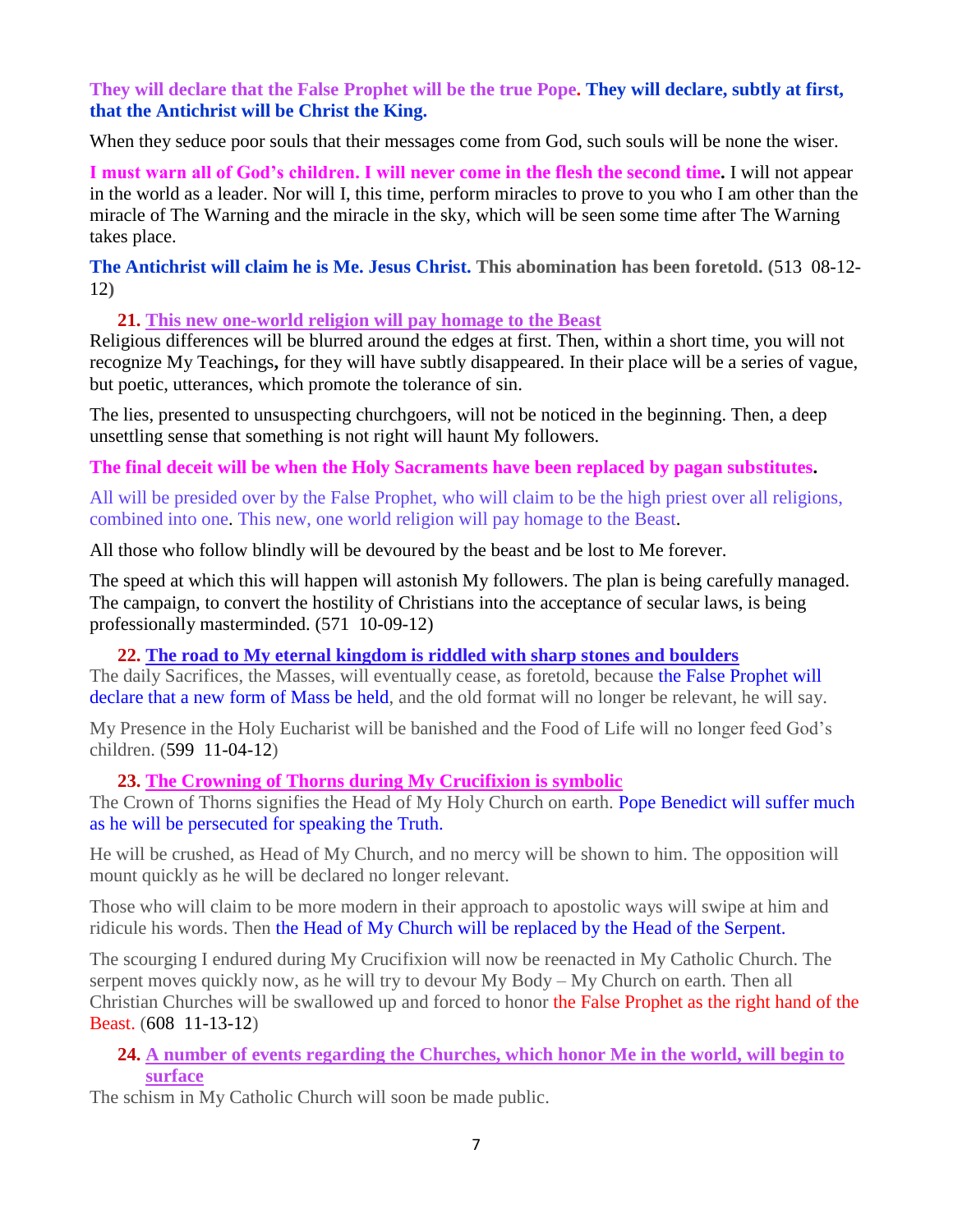The planning and co-ordination of this grand scheme has taken some time, but soon they will announce the schism before the world's media.

They will change their solemn vows to justify their participation in the building of a new temple – the new temple dedicated to the rule of the False Prophet. (609 11-14-12)

#### **25. [The False Prophet has already planned how he will take over the ministries within the](http://www.thewarningsecondcoming.com/the-false-prophet-has-already-planned-how-he-will-take-over-the-ministries-within-the-catholic-church/)  [Catholic Church](http://www.thewarningsecondcoming.com/the-false-prophet-has-already-planned-how-he-will-take-over-the-ministries-within-the-catholic-church/)**

This man, directed by Satan, will be seen to become a friend of Israel. Then he will appear to defend it with the support of Babylon, which is the European Union.

All wars, instigated deliberately in the Middle East, will spread into Europe.

The Antichrist will spread atheism, behind the guise of the New World Religion, which will be headed up by the False Prophet.

My daughter, the secrets I have revealed to you as to the identity of the False Prophet and other matters must not be revealed yet. Know this however.

The False Prophet, who will profess to be a man of God, has already planned how he will take over the ministries within the Catholic Church.

He and the Antichrist work already in unison, in order to bring about desolation upon the world, which will result after the abomination in the Catholic Church has been fulfilled. (628 12-07-12)

#### **26. [Masonry has infiltrated My Church, on earth, and soon the schism, as foretold, will create](http://www.thewarningsecondcoming.com/masonry-has-infiltrated-my-church-on-earth-and-soon-the-schism-as-foretold-will-create-division-and-disquiet-amongst-my-faithful-servants/)  [division and disquiet amongst My faithful servants](http://www.thewarningsecondcoming.com/masonry-has-infiltrated-my-church-on-earth-and-soon-the-schism-as-foretold-will-create-division-and-disquiet-amongst-my-faithful-servants/)**

It is not the collapse of the Catholic Church, which will soon become evident, which will divide the world. It will be their involvement in the creation of a New World Church, a one-world religion, which will introduce paganism and idolatry.

**The False Prophet has prepared well and his time is coming. In collaboration with the Antichrist they will bring the world to its knees.** It won't be to God they will pay homage, it will be to the Beast.

**I call on all of My cardinals, My bishops and My sacred servants, to unite your flock and remain loyal to My Teachings.** Pay close attention to what you will be asked to preach for it will change. Your homilies will be devised and written for a secular world and they will have no substance.

**In a bid, to be seen to modernize the Catholic Church, this is what will be presented to you -the promotion of all-inclusive congregations – all religions rolled into one, so-called Christian Unified Church.** All the outward signs may, at first, seem the same, but that is what you are meant to see. Slowly **you will no longer recognize My Holy Scripture**, as new words, phrases and new formats to the presentation of the Sacraments will be placed before you.

There will be a panic amongst those true loyal conservative priests who will be alarmed at the new modern format the Church will embrace when they will re-launch a new type of modern alternative Church.

**It will be through the network of masonry, which is infiltrated in every corner of the Catholic Church, governments and the media, that this abomination will be presented as a great innovation.**

**This is the beginning of the end.** My Presence will be discreetly banished for the new ceremony of the Masses.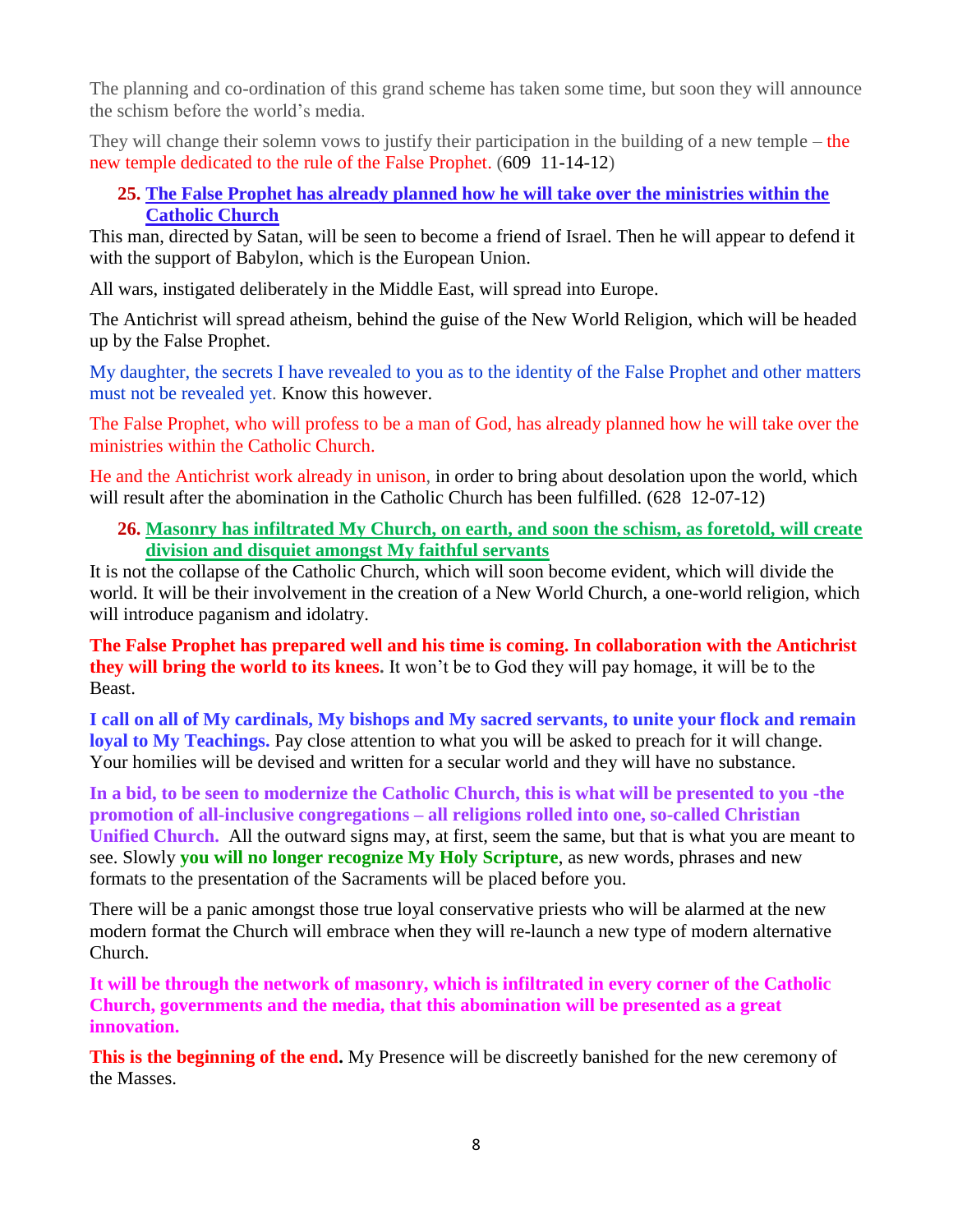**All the pomp and ceremony will mask an empty tabernacle**, for My Divine Presence, will no longer be permitted, by My Father.

**You must remain united and, if you are Catholic, continue to attend daily Masses and Holy Communion.** For all Christians you must know that, you too, will be lured into the New World Religion, plotted by nations who are in league with the traitors of My Catholic Church. They wish to create a secular, humanistic, façade – a façade, which masks the evil it will promote, subtly. (700 02- 13-13)

#### **27. [The False Prophet will now take over the Seat in Rome](http://www.thewarningsecondcoming.com/the-false-prophet-will-now-take-over-the-seat-in-rome/)**

My dearly beloved daughter, **the schism within the Catholic Church, as foretold, will now be witnessed, for all the world to see. The departure of My dearly beloved Holy Vicar, Pope Benedict XVI, marks the beginning of the end.** I have, through you, My chosen prophet, over the last two years, tried to prepare My Church on earth for this sad event.

**The Masonic elite have grasped control over My Church and they will wield the most wicked deceit upon Catholics. The Keys of Rome are now within My Hands having been passed over to Me by My Father.** I will direct all of My followers so that the Truth can be sustained and that My Holy Word remains intact.

The False Prophet will now take over the Seat in Rome and My Word, just as it was in My Time on earth, will be treated as heresy. (704 02-17-13)

#### **28. [They will bring God's children under the rule of the little horn, who will sit in pompous](http://www.thewarningsecondcoming.com/they-will-bring-gods-children-under-the-rule-of-the-little-horn-who-will-sit-in-pompous-splendour-in-the-seat-of-peter/)  [splendor in the Seat of Peter](http://www.thewarningsecondcoming.com/they-will-bring-gods-children-under-the-rule-of-the-little-horn-who-will-sit-in-pompous-splendour-in-the-seat-of-peter/)**

When I told you of the great division in My Church, I did not tell you how this would happen. So hear Me now. Just as the priests during My time on earth rejected My Holy Word, so too will the priests just before My Second Coming reject Me. Not only will they reject My Word, given to you, My daughter, but they will accept the changes, which will be forced upon them. Their sacred gifts will be rendered impotent, as soon as, they accept the blasphemies and the new rules presented to them… You know the Truth. It has been fed to you, as Christians. So when you see that God's Commandments and My Teachings are being re-written, and My Holy Sacraments changed, then you must turn your backs. (705 02-18-13)

#### **29. [They will say that he was guilty of a crime of which he is totally innocent](http://www.thewarningsecondcoming.com/they-will-say-that-he-was-guilty-of-a-crime-of-which-he-is-totally-innocent/)**

They must not fret, because although the Crown of Thorns has descended on My Vicar, appointed by Me, Jesus Christ, to rule over My Holy Catholic and Apostolic Church, has been viciously ousted – I now come, at last, to bring you peace.

The next year will be very cruel and very distressing for you, My beloved disciples, and My last True Pope. He, who was maliciously and deliberately plotted against, has been treated just as I, Jesus Christ, was beaten and scourged. They will now try to kill him, just as they killed Me. They will say that he was guilty of a crime of which he is totally innocent.

I, your beloved Savior will save you all from the wickedness, which will be perceived by many to have come from Me, by the Hand of My Command.

I instruct My Church as before, but only through the Power of the Holy Spirit. **The Keys of Rome are under the command of My beloved Father.** I, Jesus Christ, am ready to descend again at My Second Coming and I wish to make it known that you, my disciples, will suffer just as my own disciples did during My time on earth. You, My beloved, are with Me, locked within My Sacred Heart, so that you can unite with Me in sorrow**. I cry tears for My innocent, beloved last Pope on earth, Benedict XVI, chosen by Me to lead My Church during the last days. (**706 02-19-13**)**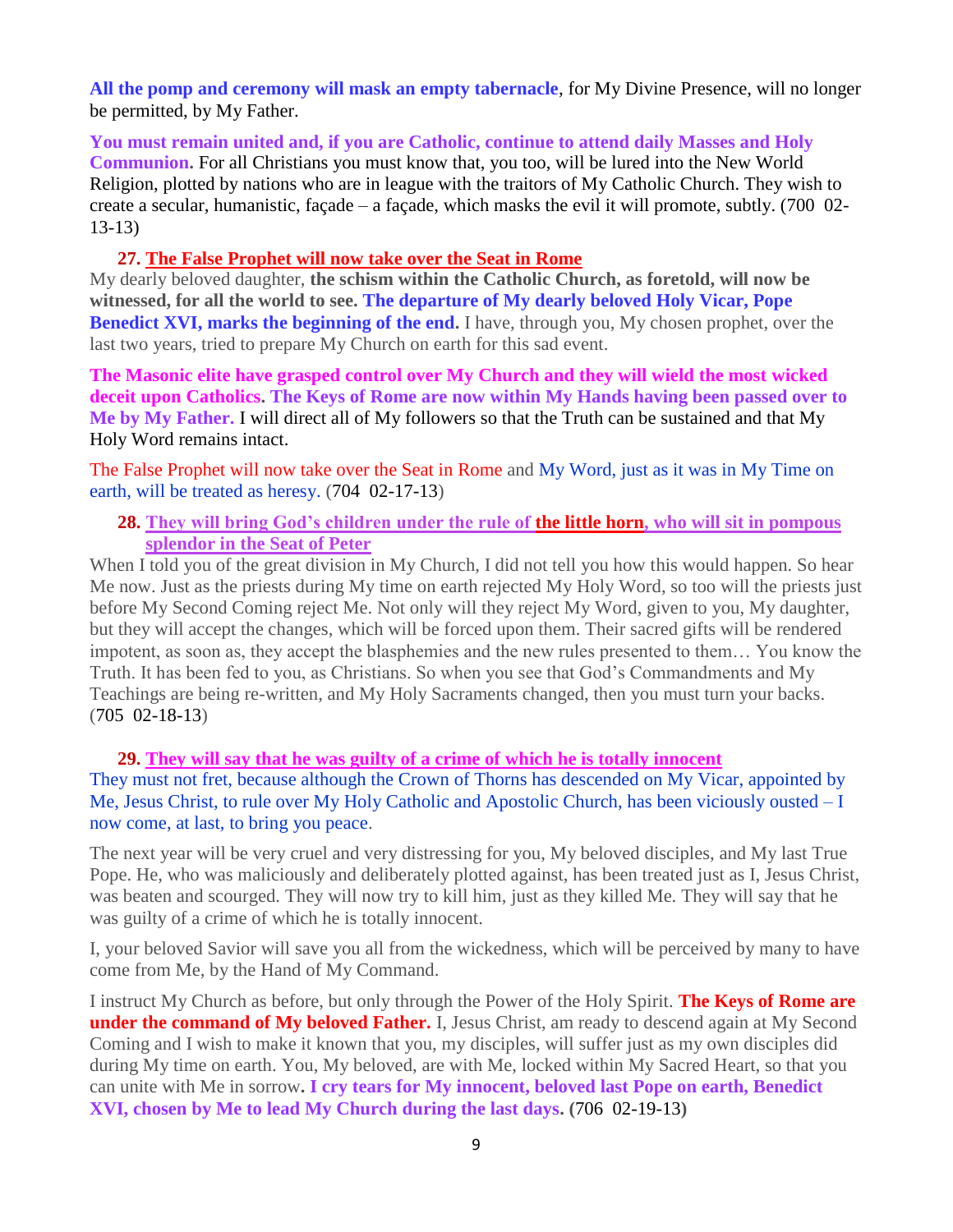#### **30. [He will be a very close ally of the False Prophet and is under no illusion as to who he is –](http://www.thewarningsecondcoming.com/he-will-be-a-very-close-ally-of-the-false-prophet-and-is-under-no-illusion-as-to-who-he-is-the-son-of-satan/) [the son of Satan](http://www.thewarningsecondcoming.com/he-will-be-a-very-close-ally-of-the-false-prophet-and-is-under-no-illusion-as-to-who-he-is-the-son-of-satan/)**

My dearly beloved daughter, the times ahead will shake the world from its slumber, irrespective as to what religion, if any, people follow, for the voice of the little horn will command attention from all over the world. **Seated in the Chair of Peter, this imposter will shout aloud and proudly proclaim his solution to unite all churches as one**. Hailed as a modern innovator, he will be applauded by the secular world because he will condone sin.

**He will bring in new laws, which will, not only contradict the Teachings of the Catholic Church, but which will go against all Christian laws**. The priests who oppose these Messages will be forced to reconsider them when the awful truth is revealed. The Truth of My Word, given to you, My daughter, will slowly dawn on them at last. How they will weep in sorrow when they realize that it is I, Jesus Christ, Who – with the Blessing of My Father – reveals to you the end time prophecies in every detail.

Then they will devour every Word from My Sacred Lips as I reveal more events to come, in order to prepare humanity. It is essential that man listens and responds to My Call, so that I can save everyone from the grasp of the Beast.

**The False Prophet, while busy with his lofty ambitions to impress the world's Catholics, will be pushed to one side, for a while, because the Antichrist will now enter the world stage, as foretold.**  When you hear the media reports of the new, promising, skilled, peace negotiator, you will know who he is. He will be a very close ally of the False Prophet and is under no illusion as to who he is – the son of Satan. (711 02-25-13)

#### **31. [My Church on earth is under attack and this means that My Body will be Crucified](http://www.thewarningsecondcoming.com/my-church-on-earth-is-under-attack-and-this-means-that-my-body-will-be-crucified-again-as-foretold/)  [again, as foretold](http://www.thewarningsecondcoming.com/my-church-on-earth-is-under-attack-and-this-means-that-my-body-will-be-crucified-again-as-foretold/)**

By this, I mean, that My Body will no longer be Present, the minute the Holy Eucharist is discarded by ministers in the Holy See of Rome. This will become a reality and you must turn your back.

I ask you to pray for all of God's children – all My sacred servants, including the misguided false prophets. However, I will never ask you to pray for the Antichrist, for that is not possible.

Those poor souls, who do not believe that I speak the Truth, through these Messages, must ask themselves this. Do you believe in the Holy Bible and the prophecies declared within its covers? Do you believe in the Antichrist and the revelations about the false imposter who will take the Seat of Peter through devious means? If you do, then accept that this is the time for these events to unravel before your eyes. It is not for the future – it is now taking place. Accept this with courage and come to Me with complete trust, for I love you. I need you to keep your eyes wide open. You must not shy away from the Truth.

The abomination has now begun. When you refuse My Cup, you prevent Me from salvaging the souls I need to complete the Covenant promised to My Father. **(**716 03-3-13**)**

#### **32. [He has been sent to dismantle My Church and tear it up into little pieces](http://www.thewarningsecondcoming.com/he-has-been-sent-to-dismantle-my-church-and-tear-it-up-into-little-pieces/)**

The cunning imposter, who has lain in waiting in the wings, patiently, will soon declare his reign over My poor unsuspecting sacred servants. The pain he will inflict is too hard for Me to bear, and yet, his reign will culminate in the final purging of evil from within the core of My Church.

He has carefully manipulated his position and soon his pompous demeanor will be seen amidst his splendid court. His pride, arrogance and self-obsession will be carefully hidden from the world in the beginning. To the outside world, a sigh of relief will be heard as the trumpets peal out to announce his term as head of My Church.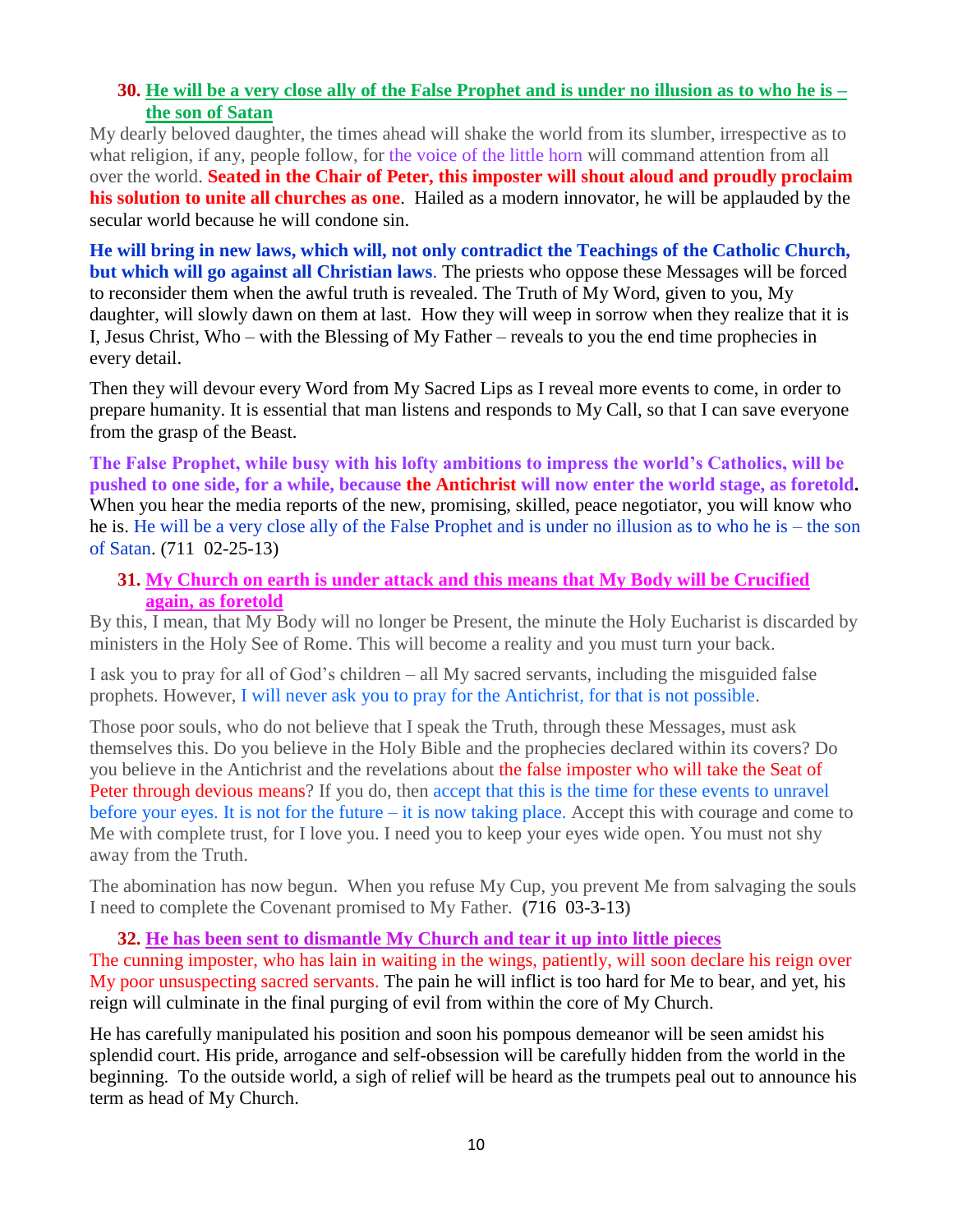My Body is My Church, but it will not be to Me, Jesus Christ, he will pledge his loyalty, for he does not possess any love for Me. **His loyalty is to the Beast and how he will laugh and sneer at My sacred servants who will support him.**

He who dares to sit in My Temple, and who has been sent by the Evil One, cannot speak the truth, for he does not come from Me. **He has been sent to dismantle My Church and tear it up into little pieces before he will spit it out from his vile mouth.**

My Body is My Church. **My Church is still alive but only those who speak the Truth and adhere to the Holy Word of God can be part of My Church on earth.** Now that the final insult is to be manifested against Me, Jesus Christ, through the Chair of Peter, you will finally understand the Truth.

The Book of Truth, foretold to Daniel, for the time of the end, will not be taken lightly by members of My Church, for its content will sicken My beloved sacred servants when they realize that I speak the Truth.

**The False Prophet – he who poses as the leader of My Church – is ready to wear the robes, which were not made for him.**

He will desecrate My Holy Eucharist and will divide My Church in half and then by half again.

He will make efforts to dismiss those loyal followers of My beloved Holy Vicar Pope Benedict XVI, appointed by Me.

He will root out all those who are loyal to My Teachings and throw them to the wolves.

**When the abomination takes root the changes will be sudden.** Announcements by him to create a united Catholic Church by linking up with all faiths and other religions will come soon after.

He will head up the new one-world religion and will reign over pagan religions. He will embrace atheism by waiving the stigma he will say is attached in the pursuit of so-called human rights. All sins, in the Eyes of God, will be deemed acceptable by this new inclusive-Church.

Anyone who dares to challenge him will be sought out and punished. **Those priests, bishops and cardinals who oppose him will be excommunicated and stripped of their titles.** Others will be bullied and persecuted with many priests having to go into hiding. (720 03-08-13)

**33. [God the Father: The battle now rages between My Hierarchy and the domain of the Beast](http://www.thewarningsecondcoming.com/god-the-father-the-battle-now-rages-between-my-hierarchy-and-the-domain-of-the-beast/) The crowning of the False Prophet will be celebrated by Masonic groups in all corners** who plan the final stages of persecution of all My children**.** Those who will celebrate with him and who know no better will, in time, feel even more pain than those who already know the Truth.

You must pledge your allegiance to My beloved Son at all times and refuse to accept lies. **If, and when, you are asked to participate in a new Mass, know that it will be the greatest curse ever inflicted by Satan against My children. (**723 03-12-13 **)**

**34. [His throne has been stolen. His power has not](http://www.thewarningsecondcoming.com/his-throne-has-been-stolen-his-power-has-not/)** My beloved Pope Benedict XVI was persecuted and fled, as foretold. **I have not appointed this person, who claims to come in My Name.**

**He, Pope Benedict, will guide My followers towards the Truth.** I have not deserted him and I will hold him close to My Heart and give him the comfort he needs at this terrible time.

His throne has been stolen. His power has not. (724 03-13-13)

## **II. Prophecies on the False Prophets After his Election on March 13, 2013**

**35. Layer by layer, their [evil intents will become clear as they trip themselves up](http://www.thewarningsecondcoming.com/layer-by-layer-their-evil-intents-will-become-clear-as-they-trip-themselves-up/)**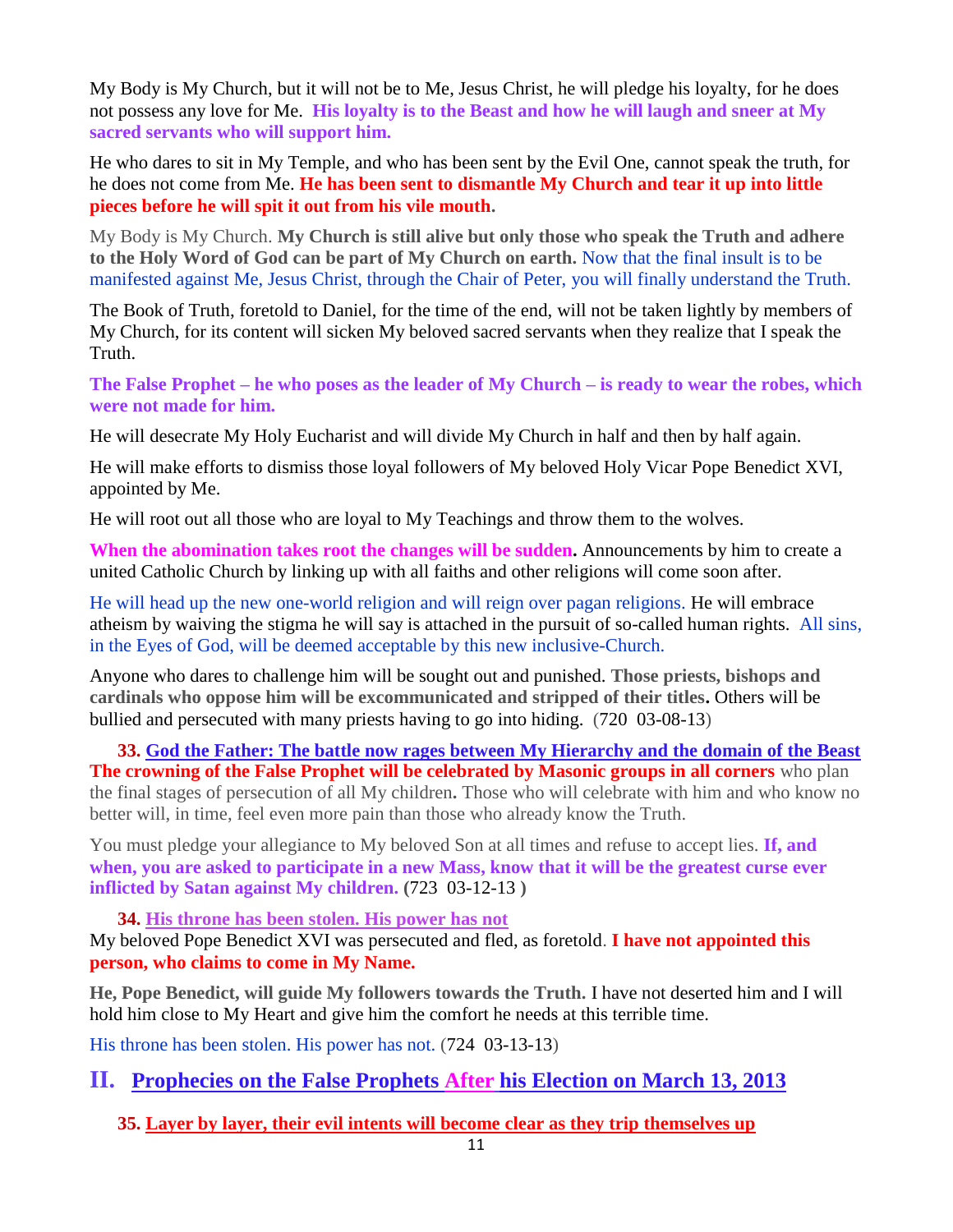Soon you will be denied the Word of God. Words you have been used to hearing will disappear from the homilies and the letters from your bishops and cardinals, delivered to you and all those unsuspecting followers of Mine.

Masonic sects infiltrate the Church in Rome. Make no mistake – there can only be one Pope in one lifetime.

But soon, all will see the subtle acts and the sly gestures of those false imposters who preside over My Throne in Rome, for they amount to sacrilege.

Layer by layer, their evil intents will become clear as they trip themselves up and those, blessed with the insight bestowed upon them by Me, will realize the abomination, which is unraveling.

The Beast is now ready and forms a secular circle, comprised of some of the world's leaders, as one in union with all that is against the Kingdom of God. (731 03-19-13)

**36. [Today My Church on earth will be Crucified. Today marks the beginning of the changes](http://www.thewarningsecondcoming.com/today-my-church-on-earth-will-be-crucified-today-marks-the-beginning-of-the-changes/)** Good Friday

My dearly beloved daughter, today My Church on earth will be Crucified.

**Today marks the beginning of the changes**, which will be rapid and which will come about to change the face of the Catholic Church in the world.

**Watch now, as all I have told you will come to light.** I defy, those amongst you, to deny the awful truth when you are forced to swallow a lie.

You, My followers, must protect My Sacraments and be vigilant. You, My sacred servants, will soon be put to the test, as My Divinity will be challenged. **God's Laws will be adapted, and as soon as My Holy Eucharist is tampered with, the Hand of God will descend with such force that you will know, immediately, that these Messages come from Heaven.**

My Sorrow will become your sorrow. Your grief, because of your knowledge of the Truth, will make it impossible for you to accept the sacrileges, which you will be instructed to embrace.

Even then, if you do not accept My Prophet and the Words I give her, I will still give you time. For **very soon you will be asked to renew your vows by those leaders amongst you**. **You will be asked to pledge your life through sworn testimony to the laws of paganism.** If you do this, you will be under the influence of the Evil One and you will do battle with God.

You must persevere and remain loyal to Me and you must beg Me for guidance at a time when the man who sits in the Chair of Peter, who refuses to follow in his footsteps or wear his shoes, will destroy your allegiance to God. (741 03-29-13)

#### **37. [Not at My Feet will they fall. It will not be My Feet they kiss, but those of My servants,](http://www.thewarningsecondcoming.com/not-at-my-feet-will-they-fall-it-will-not-be-my-feet-they-kiss-but-those-of-my-servants-my-followers-my-sinners/)  [My followers, My sinners](http://www.thewarningsecondcoming.com/not-at-my-feet-will-they-fall-it-will-not-be-my-feet-they-kiss-but-those-of-my-servants-my-followers-my-sinners/)**

My dearly beloved daughter, when Judas Iscariot betrayed Me, he held My Head and kissed me on the cheek. When those who lead My Church say they love Me, and then betray Me, you will see, clearly, their kiss of betrayal.

#### **Not at My Feet will they fall. It will not be My Feet they kiss, but those of My servants, My followers , My sinners.**

Showing concern for the needs of fellow human beings is admirable. But when you promote the physical well-being of the needs of man over their spiritual needs it is not I, Jesus Christ, you follow.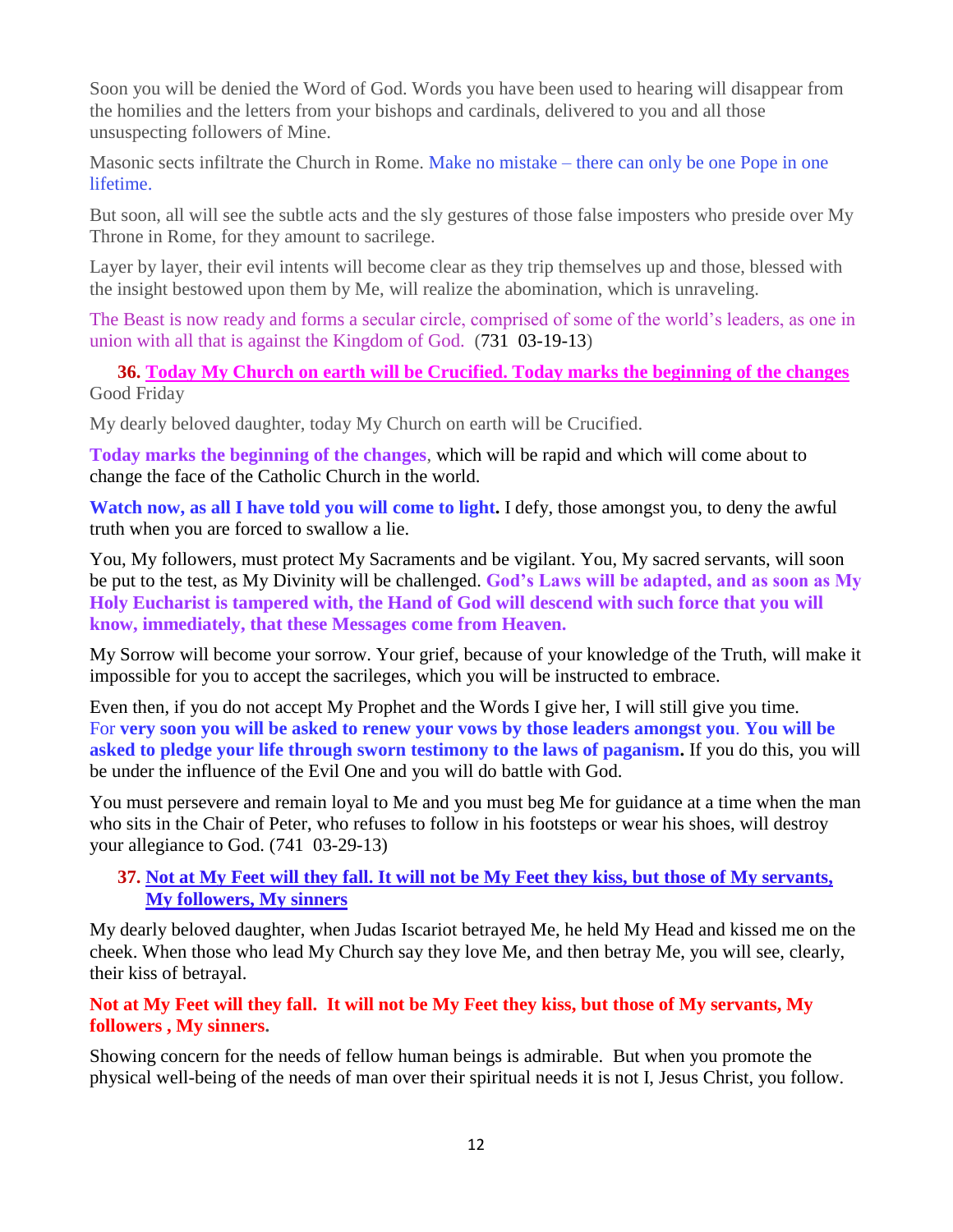Humanism is not Christianity. To be Christian means surrendering all to Me, abandoning yourself in full humility at My Feet. It means allowing Me to guide you. It means obedience to My Laws and doing all that you can to show the example of My Love for you all. **Today I was betrayed. (**743 03- 29-13**)**

#### **38. [To priests: The day you will be asked to deny My Divinity is not far away](http://www.thewarningsecondcoming.com/to-priests-the-day-you-will-be-asked-to-deny-my-divinity-is-not-far-away/)**

All other religions, creeds, faiths and doctrines, which honor My Father, but which do not acknowledge Me, Jesus Christ, will be taken under the wing of **the Antipope**. You, through the power of the beast – as is his way – will be coaxed to embrace your fellow brothers and sisters. All faiths, which honor God, you will be told, are united as one in the Eyes of God. When you object, you will be scolded. When you explain that the only way to God, My beloved Father, is through Jesus Christ, this is what you will be told: **(**839 07-15-13**)**

**39. [They are preparing the Antichrist now, for his grand entrance](http://www.thewarningsecondcoming.com/they-are-preparing-the-antichrist-now-for-his-grand-entrance/)**

Very soon, when the false peace is created, plans will commence to annihilate the Jews. While the Beast savages Israel, the False Prophet will discard My Presence and deceive not just Catholics, but all Christians, all religions, in order to idolize the Beast under the guise of the One World Religion. (845 07-21-13)

**40. [Mother of Salvation: The last secret of Fatima was not revealed, so terrifying was it](http://www.thewarningsecondcoming.com/mother-of-salvation-the-last-secret-of-fatima-was-not-revealed-so-terrifying-was-it/)** The Church has been infested, from the inside, by enemies of God. They – and **there are twenty of them who control from within** – have created the greatest deceit. They have elected a man, not of God, while the Holy Father, accorded the Crown of Peter, has been carefully removed.

**The details, which I revealed, are that there would be two men wearing the Crown of Peter in the end times. One will suffer because of lies which have been created to discredit him and which will render him a virtual prisoner.** The other one elected will bring about the destruction, not only of the Catholic Church, but of all Churches which honor my Father and who accept the Teachings of my Son, Jesus Christ, Savior of the world.

**There can only be one head of the Church on Earth, authorized by my Son, who must remain pope until his death. Anyone else, who claims to sit in the Seat of Peter, is an imposter.** This deceit has one purpose, to turn souls over to Lucifer and there is little time for such souls, who will be none the wiser, to be saved. (847 07-22-13)

#### **41. [Mother of Salvation: Just as if a miracle has taken place, the False Prophet will seem to](http://www.thewarningsecondcoming.com/just-as-if-a-miracle-has-taken-place-the-false-prophet-will-seem-to-rise-from-the-dead/)  [rise from the dead](http://www.thewarningsecondcoming.com/just-as-if-a-miracle-has-taken-place-the-false-prophet-will-seem-to-rise-from-the-dead/)**

Others, blind to the Truth, will follow the false prophet into disarray. Their hearts will be deceived, and soon, when the False Prophet will be seen to be at death's door, they will sob. But then, just as if a miracle has taken place, the False Prophet will seem to rise from the dead. They will say that he is blessed with great, supernatural powers from Heaven and they will fall flat on their faces before him in adoration. He will be loved and adored by those who cannot see.

**Soon the Antichrist will appear and his rise to fame will start in Jerusalem. Once he appears in public, everything in my Son's Church will change, quickly.** The new rules will be introduced. New relics, changes in the garments worn by priests and many new regulations will be enforced. At first, people will say that all these changes stem from a need to be humble. And, while these abominations enter the Christian churches, the persecution will begin. Dare to object to these Satanic rituals and you will be deemed a heretic – a troublemaker.

**Many cardinals, bishops, priests, nuns and ordinary people will be excommunicated,** if they do not follow the new rules or adore the False Prophet. At this stage you must seek out refuges, which will have been created, so that you can worship my Son, Jesus Christ, in peace. Priests must continue to administer the Sacraments and provide my children with the Most Holy Eucharist. (849 07-25-13)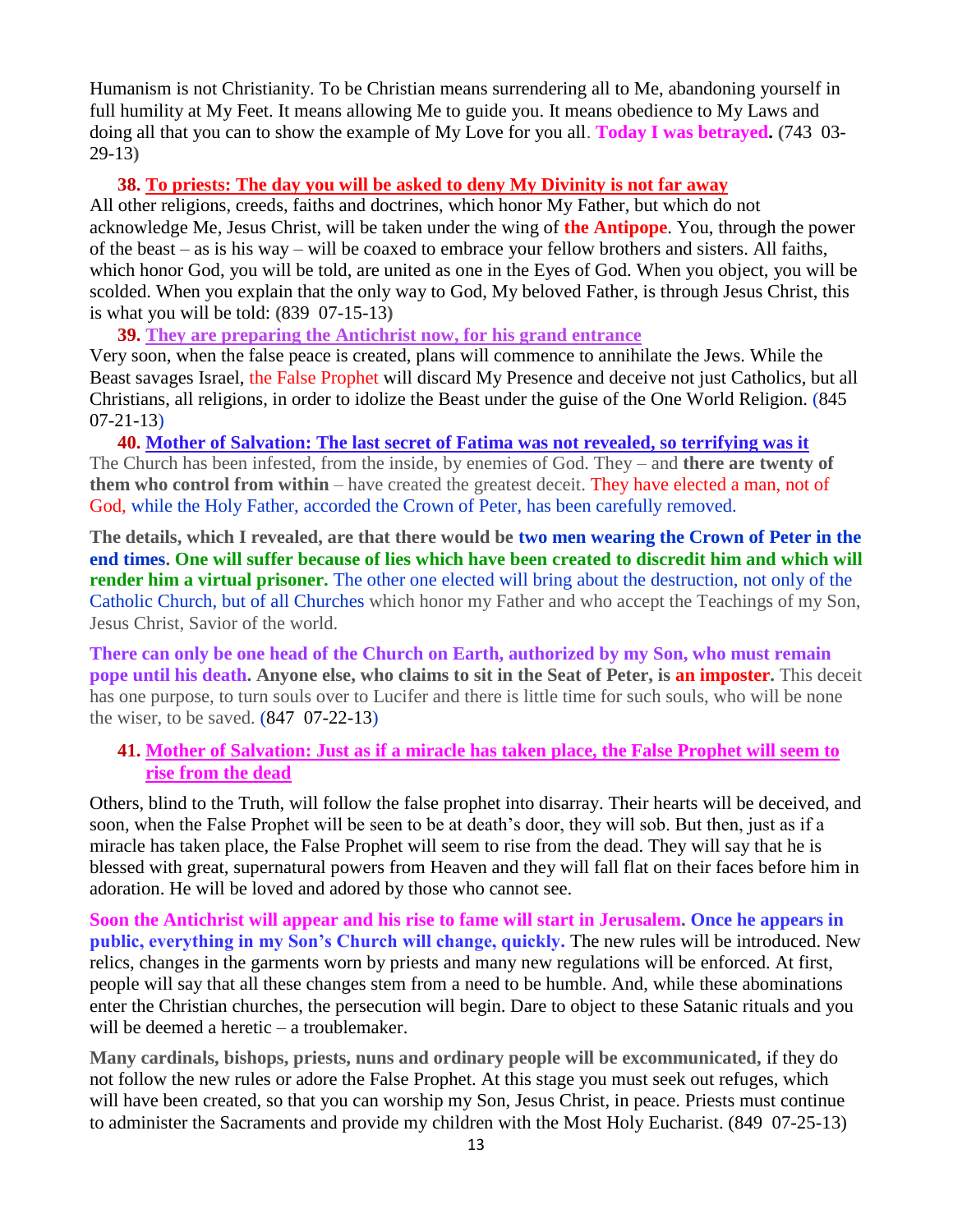#### **42. [To the other innocents, who blindly follow the Beast and the False Prophet, they will be](http://www.thewarningsecondcoming.com/to-the-other-innocents-who-blindly-follow-the-beast-and-the-false-prophet-they-will-be-locked-into-a-savage-bond/)  [locked into a savage bond](http://www.thewarningsecondcoming.com/to-the-other-innocents-who-blindly-follow-the-beast-and-the-false-prophet-they-will-be-locked-into-a-savage-bond/)**

This is the final end of the reign of Satan. He has raised up a Beast, in his name, and this Antichrist is the spirit of Satan himself. He and his followers have been given very little time in the great battle for souls.

To the other innocents, who blindly follow the Beast and the False Prophet, they will be locked into a savage bond, from which they will be powerless to escape. They are in desperate need of your help. You must pray hard for their souls to be released back to Me. To the outside world, they won't see much to alarm them, at first. The wars in the Middle East and the subsequent peace will be greeted with applause.

The man of peace will receive many awards in acknowledgement of his humanitarian works. The False Prophet will be seen to be uniting the Churches of the world and displaying, at every opportunity, all those attributes, which you associate with a saint.

All will be well, until these two turn and with a vengeance strike down all those who oppose their plan to control the world. They will weave My Church on Earth into the nest of the Beast, until darkness covers the Earth.

All will feel a disquiet. All of you will feel the evil, as Satan, through the Antichrist, controls all. But then, just as things will seem hopeless, I will descend, through My Great Mercy, to envelop all, to prove to the world the Truth. (852 07-28-13)

#### **43. [The Mark of the Beast will bring with it death –](http://www.thewarningsecondcoming.com/the-mark-of-the-beast-will-bring-with-it-death-death-of-the-soul-and-death-by-a-terrible-disease/) death of the soul and death by a terrible [disease](http://www.thewarningsecondcoming.com/the-mark-of-the-beast-will-bring-with-it-death-death-of-the-soul-and-death-by-a-terrible-disease/)**

My death on the Cross will not only be dismissed and not spoken about, but the images of demons will be used as a substitute for My Corpus on the Cross. If it is not Me they killed on the Cross, then who is it?

When you see wondrous and seemingly miraculous events take place, know that they are nothing of the sort.

You will be told that miracles have been created by the hand of the False Prophet. You will then be expected to show great respect and you will be told, at first, that he is a living saint. He will be worshipped, loved and admired and all will say that he is favored by God. They will believe, in time, that these miracles are taking place to herald My Second Coming.

And then, the Beast will appear. And he will honor the first one. And the world will be caught up in terrible confusion. They will be trapped. On the one hand, **the False Prophet will control all religions in the world** and prey on the love of those who know the Truth. Those who do know the Truth, will not reject Me, for theirs is the Kingdom of God. **The Antichrist will show great honor towards the False Prophet. But, because his role will be a political one, their allegiance will unite many people who will applaud this alliance.**

These events will begin to make sense soon. Those who try to take you away with them into a false faith, not of God, will be very convincing. They will never reveal their true intent, until they believe they are winning this battle. But then, they will destroy many, who refuse to accept the Mark of the Beast. **They will say that this will be a sign of true world peace, love and unity, but hidden within its vile core will be the number 666, the sign of the Beast.**

Just as holy medals offer protection from Heaven with Power from God, the Mark of the Beast will bring with it death – death of the soul and death by a terrible disease. Those who refuse it will have to hide and prepare. (853 07-29-13)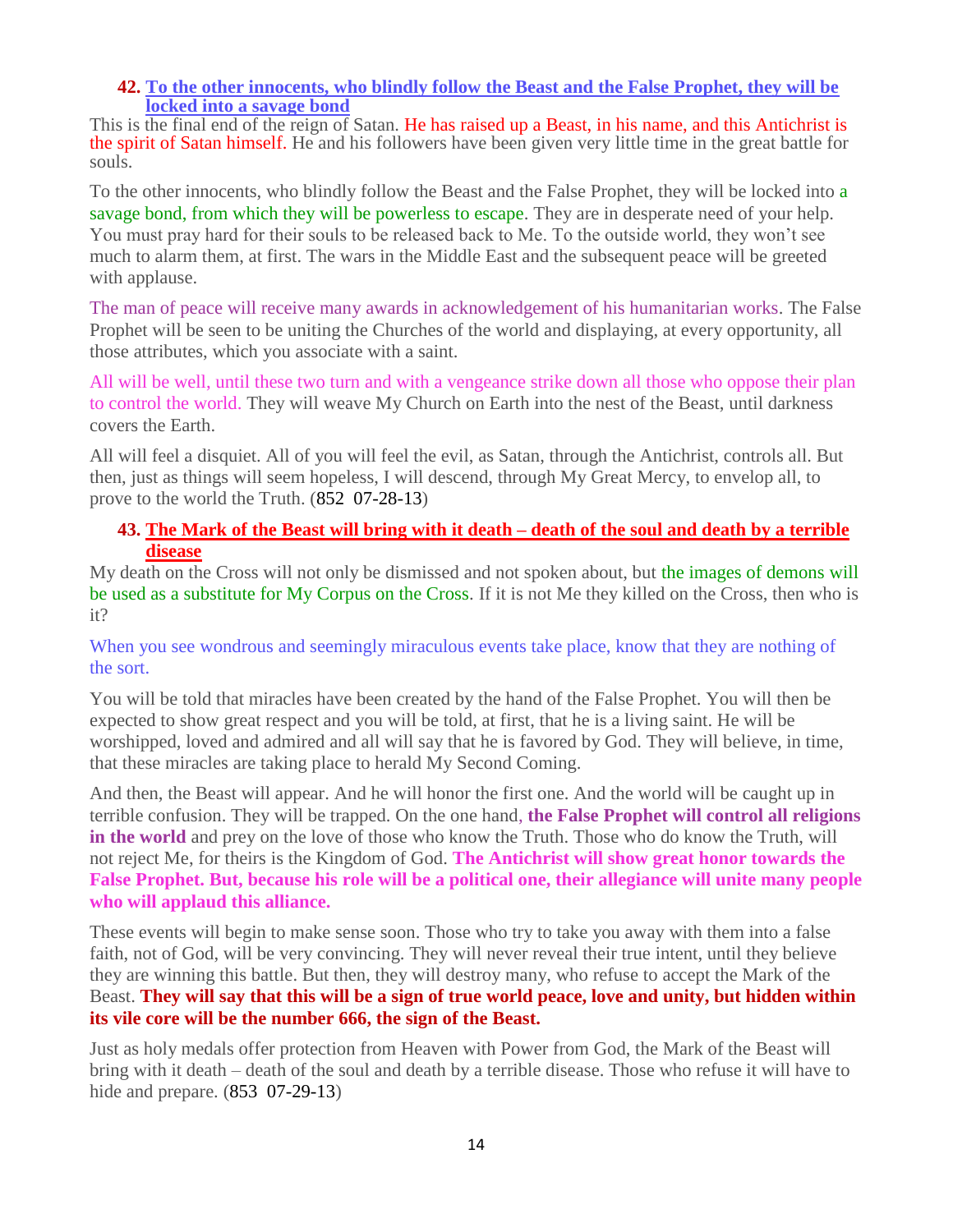#### **44. [They will convince My followers to adapt the Laws of My Church by holding a](http://www.thewarningsecondcoming.com/they-will-convince-my-followers-to-adapt-the-laws-of-my-church-by-holding-a-referendum/)  [referendum](http://www.thewarningsecondcoming.com/they-will-convince-my-followers-to-adapt-the-laws-of-my-church-by-holding-a-referendum/)**

**Satan, remember, is proud, arrogant, boastful and very, very cunning. When he is present in souls, he has a confidence, which is borne out of pride and arrogance and a belief that he is above God. He will always give signs, which insult God, but only those who know what to look for will see them.** Those who honor Satan, and who spend much of their time in groups which organize rituals to pay homage to him, will be delighted to see these signs. All who have sold their souls to Satan will communicate, through such signs, as an arrogant and defiant gesture against Me, Jesus Christ.

Those who deceive you, in My Name, will convince My followers to adapt the Laws of My Church, by holding a referendum. **All will be asked to condone new practices, which amount to two things. The first is to wipe out My Presence in the Holy Eucharist. The second is to condone sin**, by encouraging people to show sympathy for the human rights of those who do not believe in Jesus Christ.

This referendum will be falsified and lies will be presented as the Truth… When the new one world religion is introduced, My Church on Earth – the True Church – will go into hiding, in order to pay homage to Me.

I Am the target of the Beast. I Am Who he wants to hurt. He knows he cannot destroy Me, so he will instead try to destroy the human race, whom he curses every second. His servants will not stop by just insulting My Presence in the Tabernacles of the world. They will not be happy to destroy only the Sacraments, so that they can blaspheme against Me. They will only be happy when they steal souls by creating the greatest blasphemy of all. This is when they will recreate My First Coming by giving the impression that John the Baptist has been sent. The man who will say he is the Lord's prophet will lie and cause such wonder when he declares that the Antichrist is Me, Jesus Christ.

**The Antichrist will, through the power of Satan, claim to be Me, Jesus Christ.** Woe to those souls who welcome him into their arms, for they will be powerless against him.

#### **When anyone who comes in the future, and claims to be Me, Jesus Christ, know that he is a liar. I will not come in the flesh a second time.** Satan cannot utter these words:

"Jesus Christ, Who came in the flesh."

What he will say, through the mouth of the Beast, the Antichrist, will be the following:

"I am Jesus Christ, I have now come in the flesh, to bring you salvation."

When this happens My Divine Intervention will be swift, but by then the False Prophet and the Antichrist will have stolen many souls. (857 07-31-13)

#### **45. [God the Father: The names of those in the Book of the Living are the primary target of](http://www.thewarningsecondcoming.com/god-the-father-the-names-of-those-in-the-book-of-the-living-are-the-primary-target-of-the-beast/)  [the Beast](http://www.thewarningsecondcoming.com/god-the-father-the-names-of-those-in-the-book-of-the-living-are-the-primary-target-of-the-beast/)**

I declare that those who are led astray by the False Prophet will find themselves lost and confused as they accept the great deceit, in which they will become willing victims. When you turn on Me and My beloved Son, Jesus Christ, it will not appear to you that this is the case. You will believe that the Sacraments are the same, although they will be presented to you differently. They will become empty vessels and will no longer be acceptable by Me. (860 08-03-13)

#### **46. When they change the Sacrament of Baptism, they will remove all promises to renounce Satan**

**Anything, which deviates from the Truth, for fear of insulting pagans, is very dangerous. When you deny the Teachings of God and follow a new, alternative Church, you will no longer remain**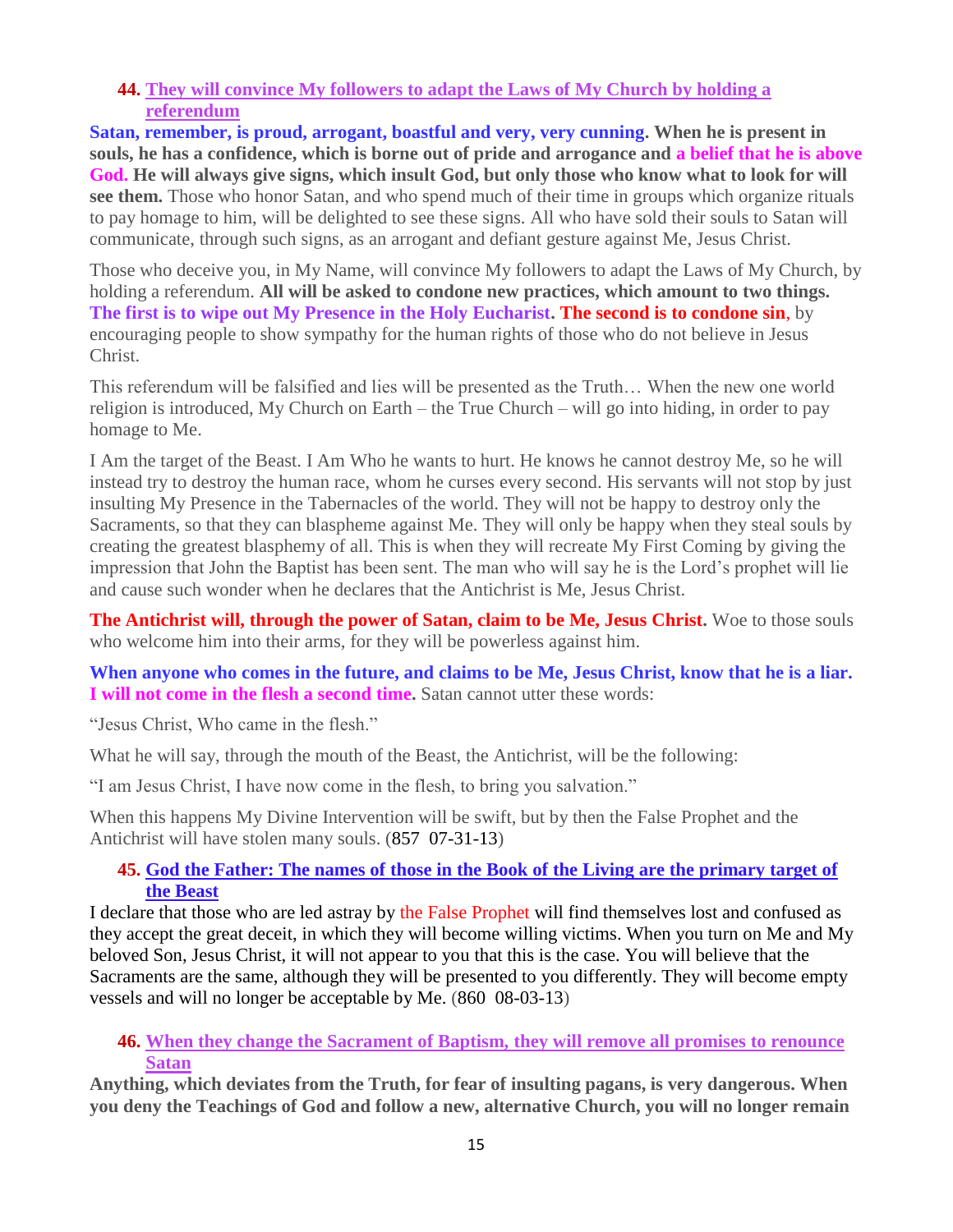**part of My Church on Earth**. If you object to the new pagan practices, which will be introduced by the False Prophet, you will be deemed a heretic. Then they will try to excommunicate you, in My Name. If you remain loyal to Me and refuse to take part in this wicked deceit, you will remain part of My Church. (862 08-05-13)

#### **47. [Mother of Salvation: This war, to uphold the Word of God, will mean that those priests,](http://www.thewarningsecondcoming.com/mother-of-salvation-this-war-to-uphold-the-word-of-god-will-mean-that-those-priests-who-do-remain-true-to-him-will-have-to-seek-refuge/)  [who do remain true to Him, will have to seek refuge](http://www.thewarningsecondcoming.com/mother-of-salvation-this-war-to-uphold-the-word-of-god-will-mean-that-those-priests-who-do-remain-true-to-him-will-have-to-seek-refuge/)**

**You must, when the time comes, refuse to accept direction from those who will desecrate the Word of God and through their lies and new obscene doctrines, will mislead many. Those who accept any distortion of the Mass or the Holy Sacraments, will be answerable to my Son.** For you will have become, unwitting, servants to the Evil One and many, many, souls will be lost, for they will be drawn into rituals, which will pay homage to Satan. These rituals will honor the False Prophet and the Antichrist, who are enemies of God. (863 08-05-13)

#### **48. [God the Father: The Antichrist is now ready to reveal himself](http://www.thewarningsecondcoming.com/god-the-father-the-antichrist-is-now-ready-to-reveal-himself/)**

My dearest daughter, **the world must prepare for the arrival of the greatest enemy of humanity since My children were placed on this Earth.**

All glory will surround the Antichrist. **Then he will, along with the False Prophet, create a global partnership, which will be presented as the greatest humanitarian initiative.** The world will applaud this new Babylon and everyone will clamor to try and gain even just a tiny foothold within its centre. (866 08-07-13)

#### **49. [My True Church will be thrown out of Rome and will have to endure a number of years](http://www.thewarningsecondcoming.com/my-true-church-will-be-thrown-out-of-rome-and-will-have-to-endure-a-number-of-years-of-desolation/)  [of desolation](http://www.thewarningsecondcoming.com/my-true-church-will-be-thrown-out-of-rome-and-will-have-to-endure-a-number-of-years-of-desolation/)**

The persecution I speak of is mainly a spiritual one. My true disciples, and I mean all Christians, of every denomination, everywhere, will watch in great sorrow when they have to bear witness to the great deceit, which will descend over the Catholic Church. **The Catholic Church will embrace the secular world and will declare mortal sin to be no more.** Sin will not be acknowledged and in order to deceive the innocents, they will be told that it is not difficult to enter My Kingdom. **Confessions**  will stop in the present format. People will be told to ask for redemption in their own way, and as such, many will not then bother to ask for My Forgiveness. They won't do this because they will no longer accept that sin is caused deliberately and, because of this, that God will forgive all. This is the error which was foretold and which will lead millions into the fires of Hell and they will be led there by **the False Prophet** and **the Antichrist**. (921 09-28-13)

**50. [You will soon be told to use your faith to create a political campaign around the world to](http://www.thewarningsecondcoming.com/you-will-soon-be-told-to-use-your-faith-to-create-a-political-campaign-around-the-world-to-save-the-poor/)  [save the poor](http://www.thewarningsecondcoming.com/you-will-soon-be-told-to-use-your-faith-to-create-a-political-campaign-around-the-world-to-save-the-poor/)**

Very shortly, statues, relics, posters, cups and large commissioned paintings will be made of the False Prophet to be placed in Churches everywhere. His image, along with the Antichrist, in time, will adorn many public places, churches, political centres, as well as, in countries where their parliaments will be seen to embrace the Catholic Church in a 'new light.' This will create a new form of false evangelism, and because it will appeal to a modern secular society, it will attract admirers from all over the world. (926 10-06-13)

**51. [God the Father: Satan and his demons have recruited a very large army](http://www.thewarningsecondcoming.com/god-the-father-satan-and-his-demons-have-recruited-a-very-large-army/)**

**My Son's Image, common throughout the world, will soon be replaced by the image of the False Prophet.** His image will be adored first, instead of that of My Son. **Then this will be followed by large images, in every kind of format, of the Beast, whose sign 666 will be embedded within every single mark he makes upon an unsuspecting world. You will see this sign hidden in such wicked objects, which will be used just as one would carry holy objects**. A form of rosary beads will be created to idolize the new, soon to be declared, union of the world's Churches. The new world religion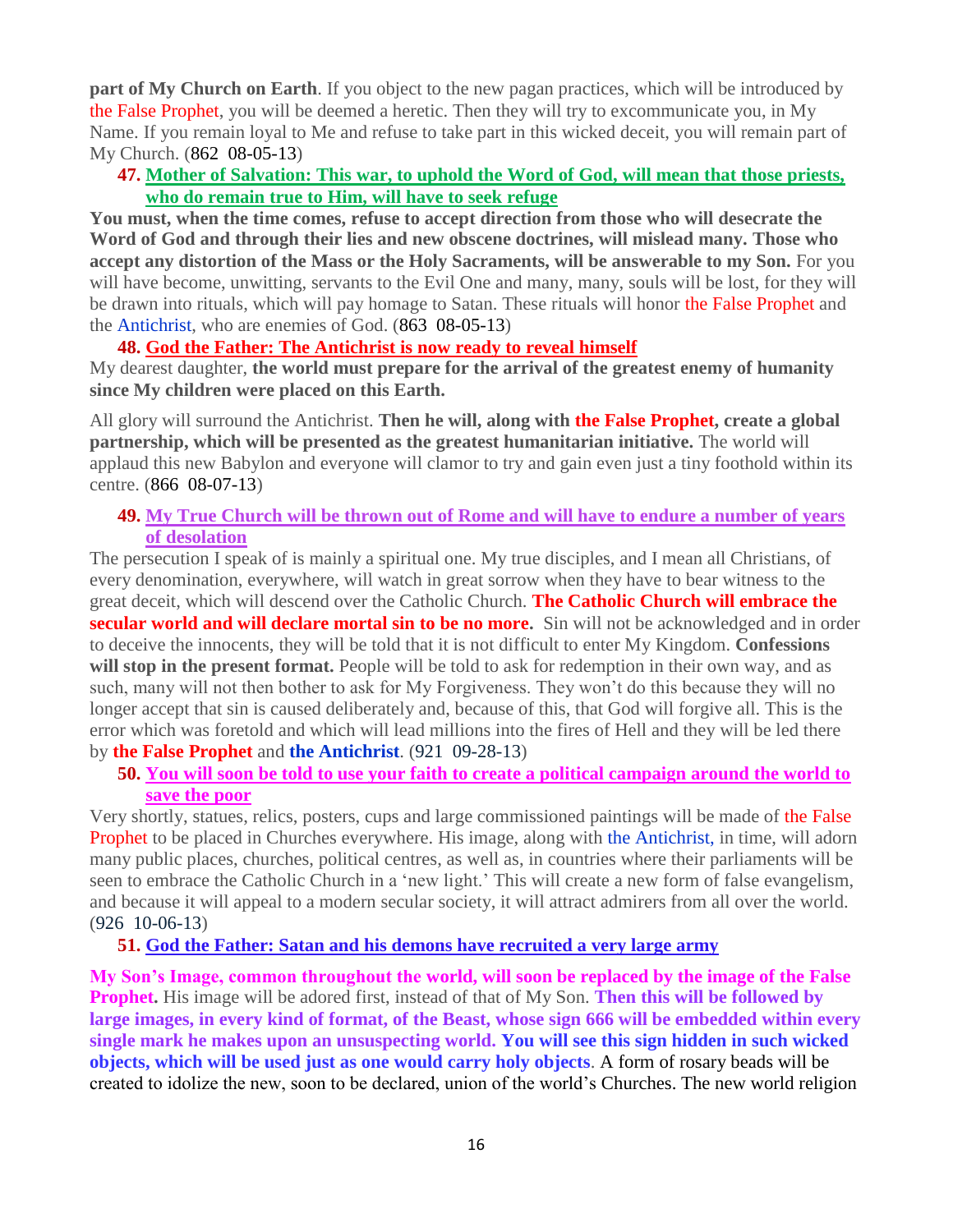will be celebrated by the taking of holy prayer books, medals, scapulars, rosary beads, Crosses and desecrating them into becoming good luck charms.

Everyone will love the Antichrist, as he will represent the world outside of religion, on the one hand, but because he will be embraced by **the false imposter** in My Son's Church on Earth, he will be seen to represent all that is sacred in the world. (927 10-08-13**)**

#### **52. [The plans have been drawn up by the unholy trinity where all that is True will be](http://www.thewarningsecondcoming.com/the-plans-have-been-drawn-up-by-the-unholy-trinity-where-all-that-is-true-will-be-banished/)  [banished](http://www.thewarningsecondcoming.com/the-plans-have-been-drawn-up-by-the-unholy-trinity-where-all-that-is-true-will-be-banished/)**

To all other Christian churches I say this. Remind yourselves of My Promise to come again on the Great and Glorious Day of My Second Coming. Know too, that in the years leading up to this, that all those who follow Me will face terrible trials. **Those who will succeed to new positions of power, within all your denominations, will be led by the False Prophet and all will mouth his words and copy his actions.**

**Woe to those who side with the False Prophet, for he is the antithesis of John the Baptist and will be the precursor of the Antichrist who will rule over all of you.**

The plans have been drawn up, by the unholy trinity, where all that is True will be banished. All that appeals to the secular world, when human greed and desire to ignore sin, will be presented through all Christian Churches to the faithful. This day has been written in stone and will be the final insult, allowed by God, before He sends Me, His only Son, to gather all those who remain true to the Word of God. **When the lies are presented to you, they will appear to be a good thing. The badge of humility will be common in all of your churches, as it will be adopted by those among them who will deceive you. (**932 10-15-13)

#### **53. [You must remain calm, at peace, but with a firm resolve to continue to proclaim the Holy](http://www.thewarningsecondcoming.com/you-must-remain-calm-at-peace-but-with-a-firm-resolve-to-continue-to-proclaim-the-holy-word-contained-in-the-gospels/)  [Word contained in the Gospels](http://www.thewarningsecondcoming.com/you-must-remain-calm-at-peace-but-with-a-firm-resolve-to-continue-to-proclaim-the-holy-word-contained-in-the-gospels/)**

My Graces are being poured down upon you, My beloved apostles, and once you know that you are being guided by Me and trust in Me completely, no harm will come to you. But should you allow yourselves to become willing servants of deceit, then My Protection will not cover you. **Those of you who side with the False Prophet and the Antichrist will be ensnared by Satan and he will not let you go free.** Those of you who walk alongside My enemies and swallow the chalice of the Serpent will be destroyed by him should you dare to challenge him. (937 10-20-13)

#### **54. [They will follow like lambs to the slaughter, the road to destruction](http://www.thewarningsecondcoming.com/they-will-follow-like-lambs-to-the-slaughter-the-road-to-destruction/)**

So many people, because of their misguided loyalty, will be deceived by the Imposter who will seize the reins in My Churches everywhere. Though they may feel uneasy at times, when they hear strange renditions of My Holy Word, which will not be taken in the correct context, they will follow like lambs to the slaughter, the road to destruction. They will lavish praise upon the False Prophet and salute him like a great dictator and they will become as one to create a large army. This army will cause the greatest persecution upon their fellow Christians. Brother will fight brother in this terrible battle for the Truth. The number of those who will follow the unholy trinity, comprised of the False Prophet, the Antichrist and Satan, will be much greater than those who remain true to the Holy Word of God as it was laid down from the beginning. (939 10-21-13)

**55. [Woe to all of you imposters, for you do not come from Me](http://www.thewarningsecondcoming.com/woe-to-all-of-you-imposters-for-you-do-not-come-from-me/)**

Woe to all of you imposters, for you do not come from Me. When you come to Me and say: "But, Jesus all we wanted to do was spread the Good News." I will cast you out and you will be exiled. You have betrayed Me by lying about missions, which were never given to you. You are denying Me by contradicting Me and when you publicly declare My Word to be a lie.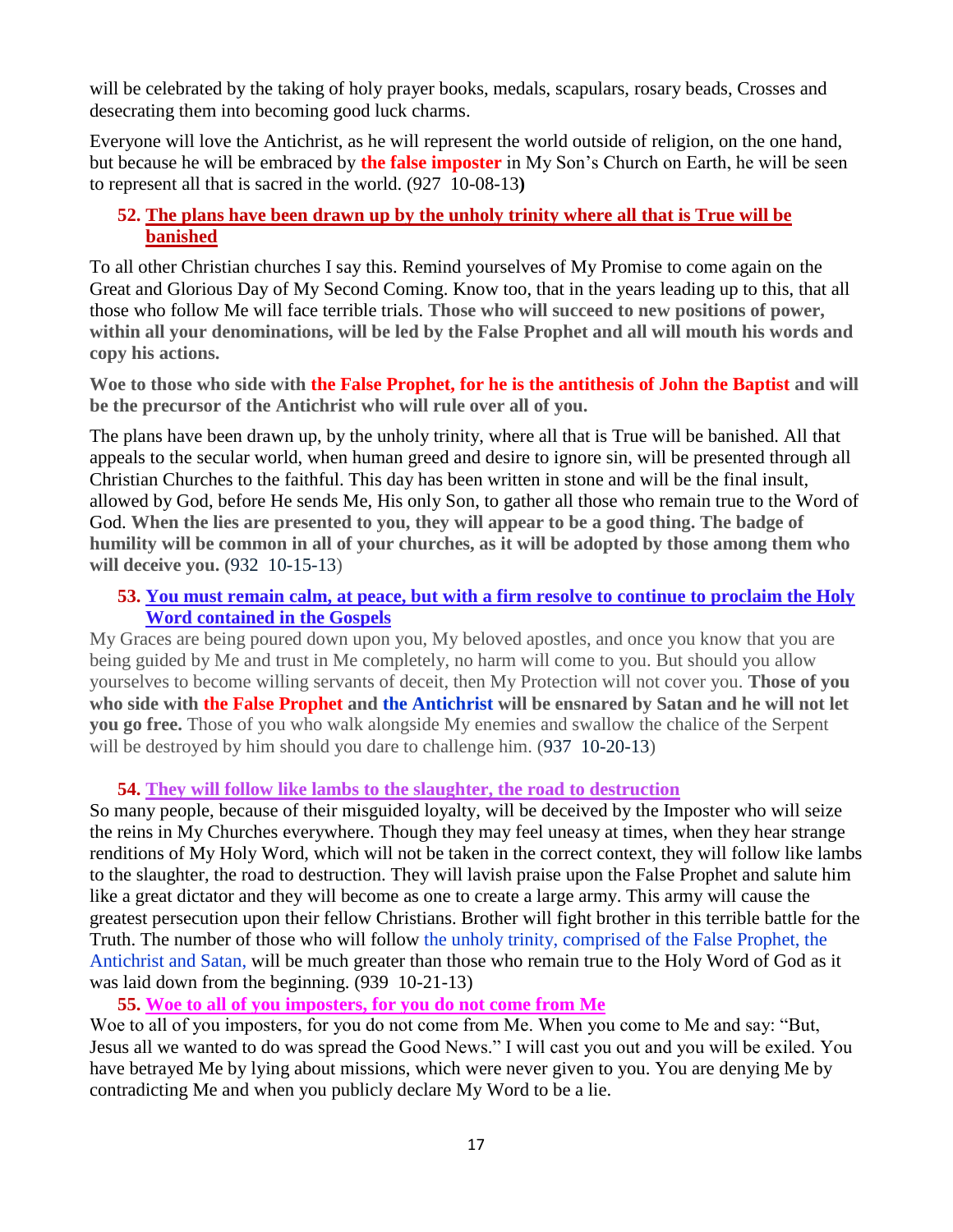Don't ever attempt to stand in the way of God's Ministry, for the Heavens will open and you will be the first to be struck down with the False Prophet and the Beast, on the last day. Punishment will befall all those who claim to come in My Name and who serve only one purpose. That is to tamper and interfere with the Word of God. As the Battle of Armageddon moves closer and as this raging war is mounted by Satan's army against God's children, you must move aside, right now, for if you do not, you will face the Wrath of God and no Mercy will be shown to you or to those who swallow the lies which spew from your mouths, in order to defy the Truth. (978 12-04-13)

#### **56. [Mother of Salvation: They will be granted honorary doctorates in the False Prophet's](http://www.thewarningsecondcoming.com/mother-of-salvation-they-will-be-granted-honorary-doctorates-in-the-false-prophets-newly-renovated-church/)  [newly renovated church](http://www.thewarningsecondcoming.com/mother-of-salvation-they-will-be-granted-honorary-doctorates-in-the-false-prophets-newly-renovated-church/)**

My child, **the world will be deceived by many acts deemed to be works of great charity.** Charity towards others will be declared to be the greatest and most desired trait in the Eyes of God.

The False Prophet will introduce a powerful ecumenical faith and this will satisfy every heretic. The majority of those in my Son's Church will be deceived, but almost one-half of my Son's sacred servants will refuse to swear to the final oath, which will be falsely declared as one to the Holy Eucharist. The Holy Eucharist and its desecration will be at the heart of all discontent and dissidence.

All will accept their prizes for the great works of charity, which they presided over, under the direction of the Imposter. Each will sing the praises of the other, until they will publicly declare the False Prophet to be a living saint, because of the so-called miracles, they will say, he created as God's servant. And **then, he and the Antichrist will control much of the world, but Russia and Asia will not be involved, for these two empires will rise up against the New Babylon until Rome is destroyed**. (984 12-11-13)

#### **57. [They will lead millions of Catholics into grave error and My Churches will lose their](http://www.thewarningsecondcoming.com/they-will-lead-millions-of-catholics-into-grave-error-and-my-churches-will-lose-their-sanctity/)  [Sanctity](http://www.thewarningsecondcoming.com/they-will-lead-millions-of-catholics-into-grave-error-and-my-churches-will-lose-their-sanctity/)**

My Prophecies, given to you, My daughter, have well and truly commenced. **The imposters have taken control, from within, and they will continue to fool the world into believing that a new doctrine – one where changes to the existing Holy Doctrine, laid down by God, have been made – can be amended, to suit the lives of all men and all religions.** Beware of the word "ecumenical" or any attempt to take My Church on Earth and strip it of its Divinity.

**He who tampers with the Liturgy is not an authentic servant of Mine and yet, that is exactly what will happen.** And what will My sacred servants do? They will bow their heads, raise their arms in glorious praise for the new false doctrine and deny all that I gave the world. **Their love of worldly matters; their desire to be admired and their lofty ambitions will strip them of their vows.** They will become traitors and turn their backs on Me. They will lead millions of Catholics into grave error and My Churches will lose their Sanctity. Soon after, **as the kernel of My Church is desecrated, they will gather all other Christian faiths and devise new ecumenical sects, which will lead to the public declaration, which will deny the existence of Hell.** Then, working backwards, in exactly the opposite direction to the Truth, all the faithful will be told that sin is in the eye of the beholder and that, because of original sin, it is impossible to avoid it. Therefore, you will be told, it is not something to worry about. **Sin itself will be redefined. Once that happens, all sense of morality will die.** When morals are no longer deemed to be important, then sin will become rampant. Sin will spread, escalate, until society will break down and for those who will remain true to My Church – the True Church – it will be a sight of horror to witness.

**People will boast of sin, openly flaunt their lack of morality and the new world religion will dictate that sin will never block you or damage you, in the Eyes of God. The god they will refer to is Satan, but they will never tell you this. To mock Me, they will present you with the Antichrist, who will be enthusiastically received, because he will be applauded by the False Prophet and**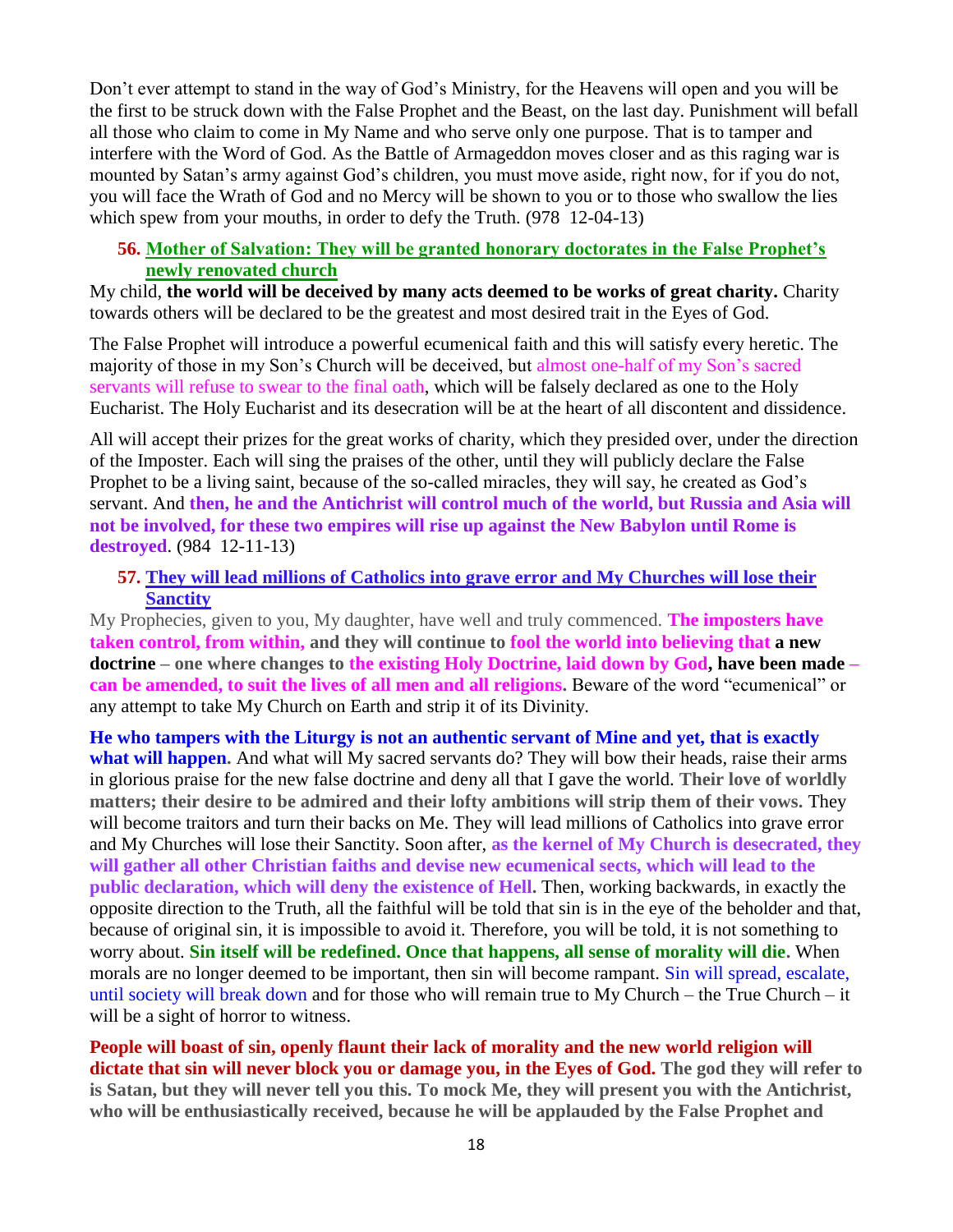**idolized by him.** The Antichrist will do everything that contradicts My Teachings, but he will do it with charisma and charm. Millions will adore him. He will be all that I am not. He will fool so many, that it will be easy for him to lead God's children into heresy and terrible desolation. (1,087 04-04-14)

**58. [Those who try to uphold the Word, within My Churches, will be silenced by expulsion](http://www.thewarningsecondcoming.com/those-who-try-to-uphold-the-word-within-my-churches-will-be-silenced-by-expulsion/)** New, sudden announcements, regarding the forging of links between State and Church, where their laws become entwined, will be sprung upon you. Those who try to uphold the Word, within My Churches, will be silenced by expulsion. No mercy will be shown to those who try to defend My Church, because My enemies will declare the opposite to be true. You, My followers, will be declared heretics for disobeying the new rules, which will soon be laid down by My Church. You will be told that My Church cannot err and so, even when you uphold the Truth, you will be isolated. My chosen leaders will never err, but when an imposter seizes power, you must not follow him, when he declares the Truth to be a lie. (1,089 04-07-14 )

#### **59. [Mother of Salvation: My Son, Jesus Christ, will be betrayed by another Judas and one](http://www.thewarningsecondcoming.com/mother-of-salvation-my-son-jesus-christ-will-be-betrayed-by-another-judas-and-one-with-great-authority/)  [with great authority](http://www.thewarningsecondcoming.com/mother-of-salvation-my-son-jesus-christ-will-be-betrayed-by-another-judas-and-one-with-great-authority/)**

My Son will be betrayed by another Judas and one with great authority, from within His Church on Earth. When this, the second greatest betrayal, since Judas Iscariot sold my Son for thirty pieces of silver, takes place, it will make people of every race, nation and Christian faith, question the Truth. This betrayal will also have far-reaching consequences, because it will bring into question every single aspect of my Son's Divinity. When this happens, the Truth will collapse. In its place, a corpse will be raised up, rotten to the core, without any sign of life. A dead doctrine will be raised and dressed up with all the false attributes associated with my Son, but it will bear no fruit. Yet, it will seem like a new conversion. (1,091 04-09-14)

## **III. Summary and Conclusion**

Pope Benedict XVI was ousted, i.e. his resignation was forced by the powerful Masonic Group of 20 inside the Vatican. The devious plan was devised on March 17, 2011. The Pope that came after Pope Benedict was not from God and was not appointed by Our Lord Jesus Christ. He is called the False Prophet, the Imposter, the Antipope, the Dictator of lies, the false Pope, the beast dressed like a lamb. The False Prophet is one of the unholy trinity which is comprised of Satan, the Antichrist, and the False Prophet. The function of the False Prophet is to dismantle the Roman Catholic Church and set up the One-World Religion to pay homage to the Beast (The Antichrist). From the messages given by the Most Holy Trinity and the Blessed Virgin Mary to *Maria Divine Mercy*, it is amply clear that Pope Francis is the False Prophet who will condone sin and abolish all Sacraments and Dogmas of the Catholic Church. When this happens, we must not follow him.

#### **The first Jesus-to-Mankind Litany Prayer (1) Protection against the False Prophet**

*Dearest Jesus, save us from the deceit of the False Prophet. Jesus, have Mercy on us. Jesus, save us from the persecution. Jesus, preserve us from the antichrist.*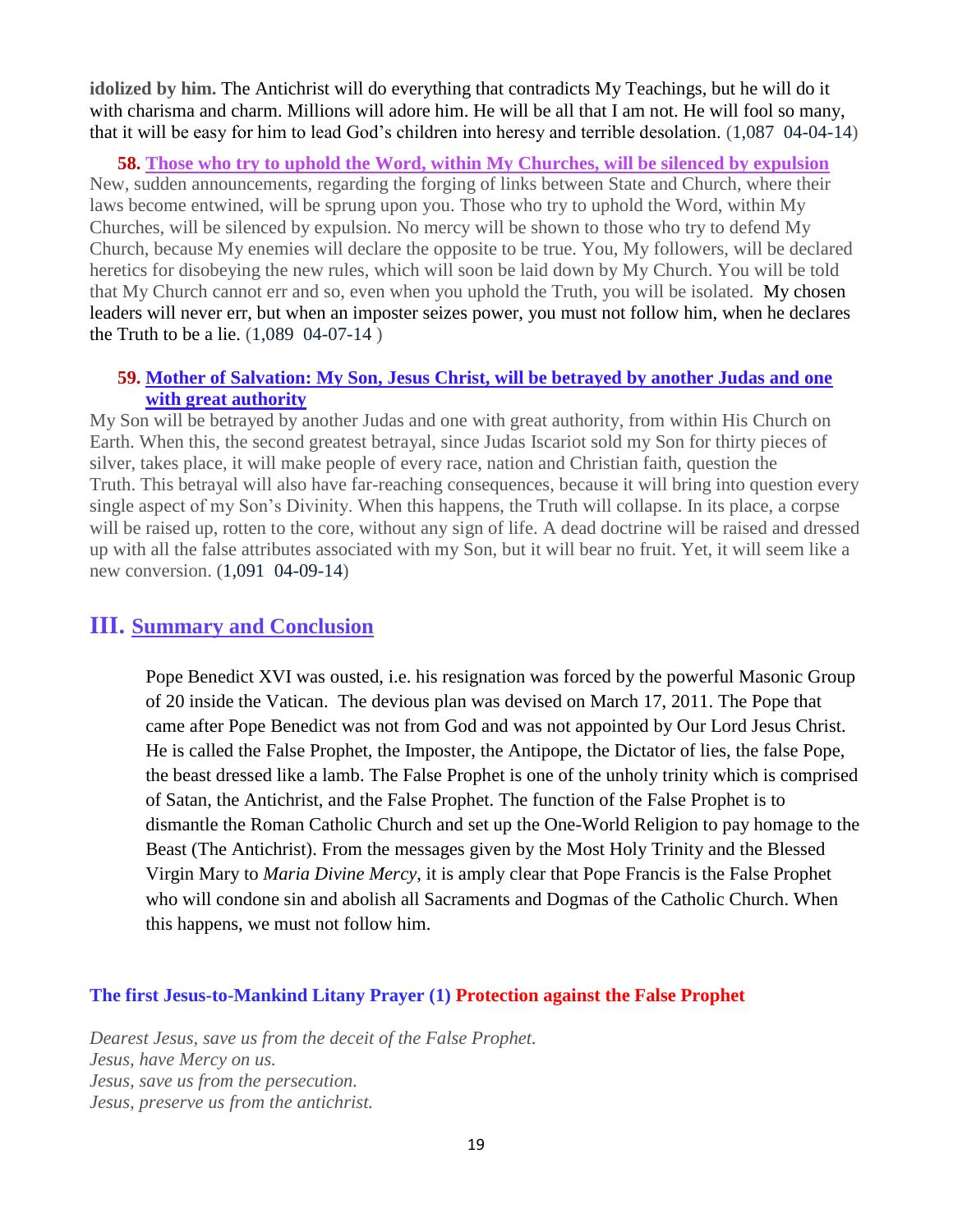*Lord, have Mercy. Chris,t have Mercy. Dearest Jesus, cover us with Your Precious Blood. Dearest Jesus, open our eyes to the lies of the False Prophet. Dearest Jesus unite Your Church. Jesus, protect our Sacraments. Jesus, don't let the False Prophet divide Your Church. Dearest Jesus, help us to reject lies presented to us as the truth. Jesus, give us strength. Jesus, give us hope. Jesus, flood our souls with the Holy Spirit. Jesus, protect us from the Beast. Jesus, give us the gift of discernment so we can follow the path of Your True Church at all times forever and ever. Amen. (*517 08-19-12*)* **1. [To the other innocents, who blindly follow the Beast and the False Prophet, they will be](http://www.thewarningsecondcoming.com/to-the-other-innocents-who-blindly-follow-the-beast-and-the-false-prophet-they-will-be-locked-into-a-savage-bond/)** 

## **[locked into a savage bond](http://www.thewarningsecondcoming.com/to-the-other-innocents-who-blindly-follow-the-beast-and-the-false-prophet-they-will-be-locked-into-a-savage-bond/)**

This is the final end of the reign of Satan. He has raised up a Beast, in his name, and this Antichrist is the spirit of Satan himself. He and his followers have been given very little time in the great battle for souls.

To the other innocents, who blindly follow the Beast and the False Prophet, they will be locked into a savage bond, from which they will be powerless to escape. They are in desperate need of your help. You must pray hard for their souls to be released back to Me. To the outside world, they won't see much to alarm them, at first. The wars in the Middle East and the subsequent peace will be greeted with applause.

The man of peace will receive many awards in acknowledgement of his humanitarian works. The False Prophet will be seen to be uniting the Churches of the world and displaying, at every opportunity, all those attributes, which you associate with a saint.

All will be well, until these two turn and with a vengeance strike down all those who oppose their plan to control the world. They will weave My Church on Earth into the nest of the Beast, until darkness covers the Earth.

All will feel a disquiet. All of you will feel the evil, as Satan, through the Antichrist, controls all. But then, just as things will seem hopeless, I will descend, through My Great Mercy, to envelop all, to prove to the world the Truth. (852 07-28-13)

#### **2. [Mother of Salvation: They will be granted honorary doctorates in the False Prophet's newly](http://www.thewarningsecondcoming.com/mother-of-salvation-they-will-be-granted-honorary-doctorates-in-the-false-prophets-newly-renovated-church/)  [renovated church](http://www.thewarningsecondcoming.com/mother-of-salvation-they-will-be-granted-honorary-doctorates-in-the-false-prophets-newly-renovated-church/)**

My child, **the world will be deceived by many acts deemed to be works of great charity.** Charity towards others will be declared to be the greatest and most desired trait in the Eyes of God.

The False Prophet will introduce a powerful ecumenical faith and this will satisfy every heretic. The majority of those in my Son's Church will be deceived, but almost one-half of my Son's sacred servants will refuse to swear to the final oath, which will be falsely declared as one to the Holy Eucharist. The Holy Eucharist and its desecration will be at the heart of all discontent and dissidence.

All will accept their prizes for the great works of charity, which they presided over, under the direction of the Imposter. Each will sing the praises of the other, until they will publicly declare the False Prophet to be a living saint, because of the so-called miracles, they will say, he created as God's servant. And **then, he and the Antichrist will control much of the world, but Russia and Asia will**